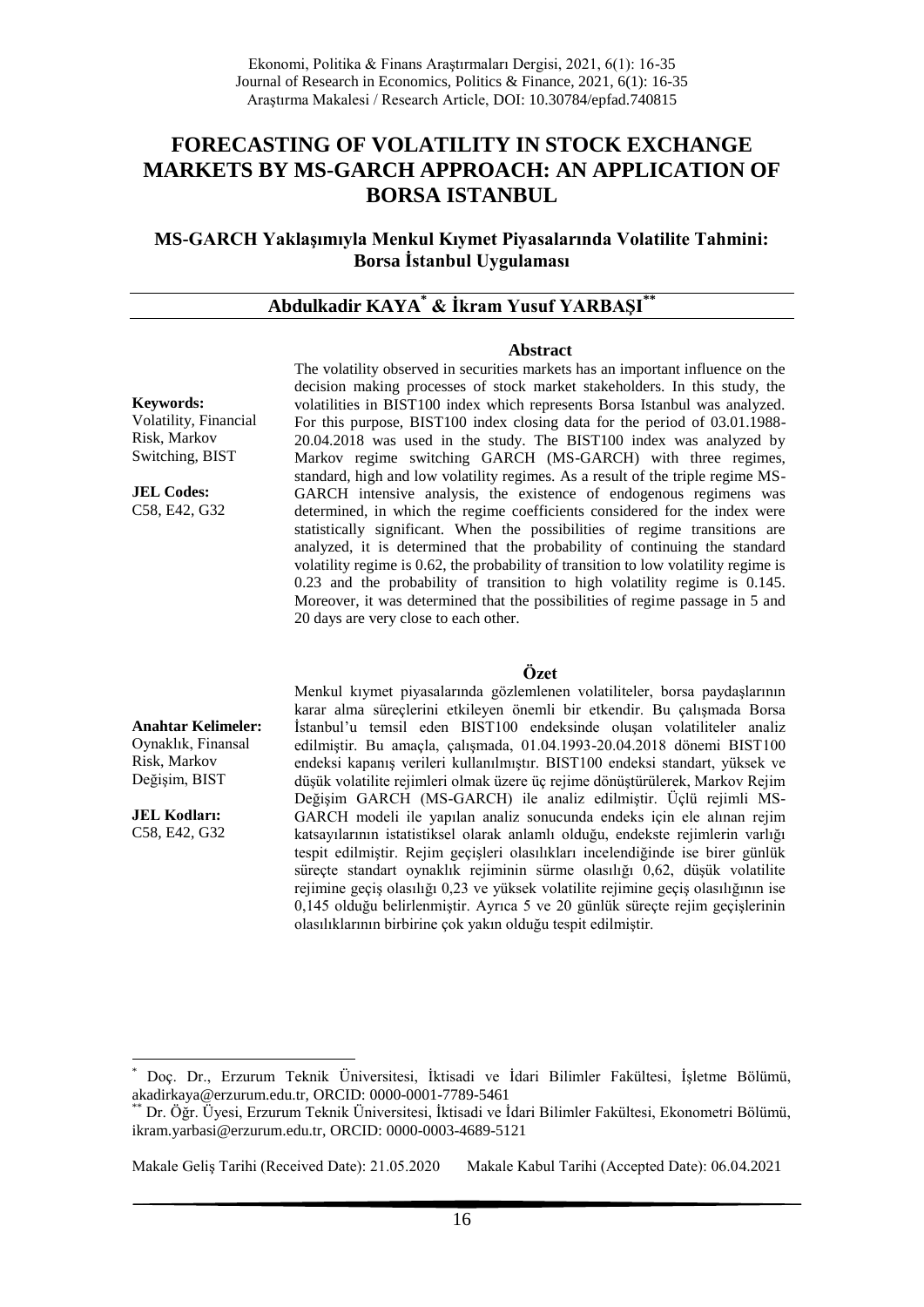# **1. Introduction**

Modeling and predicting volatility in financial markets plays an important role in economic performance and financial stability. In particular, determining conditional volatility is seen as an important tool for setting risk measures (Ardia, 2008). The emergence of volatility models as an important risk assessment tool in financial markets has increased the interest in these models.

The concept of risk that people face in many areas of daily life can be expressed as the difference between expectations and realizations in financial markets. Risk, which has a significant impact on investor decisions, makes an important contribution to investors' alternative among the choices they will make for the future. Investors will try to generate income from their investments by taking the necessary financial measures against the risks that may occur in the future due to their investments in the financial markets and by reducing the costs that may arise. For this reason, it is inevitable to use risk management techniques and tools to measure and control the risks that may arise for the related investments. Increasing the ability of investors to manage risk will increase the appetite for accepting the risks underlying the desire to earn income and for making decisions for the future and this will also contribute to the development of financial markets. At this point, it can be stated that regime switching models and Bayesian prediction techniques are among the current methods in terms of risk assessment. For many risk managers, these models are considered difficult to use due to the difficulty of the prediction procedures included (Satchell and Knight, 2011).

Financial markets, are an event that will affect the market, attitude, new information entry, asymmetric information, legal regulations, macroeconomic effects etc. when faced with a situation, a change in price regimes may cause sudden leaps. In financial markets, increases and decreases in the index or securities price series above the averages can be defined as volatility. Since the existence of volatility is an important risk factor, it causes small investors to move away from the markets, it also causes decrease in transaction volume and speculators to make short term transactions. Determining the conditional volatility process has a key role in the risk management system (McNeil, Frey and Embrechts, 2015). In other words, it is very important for the market stakeholders to be able to predict volatility in advance, to maximize earnings or to keep losses to a minimum. For such reasons, the volatility forecast plays an important role in the financial markets and is of great importance to market stakeholders such as portfolio managers, market makers, investors and speculators. Estimation of volatility in financial markets will enable policy makers to make more effective decisions against potential breaks (Poon and Granger, 2003).

Political, economic, financial risks are seen to be high generally in the developing countries in which Turkey also takes part. These risks and reasons affecting the markets in many developing countries ensure that volatility in financial markets is at high levels. Effective estimation and modeling of these high volatility structures, especially for emerging markets, have been an important consideration. Many variants of these models have been developed since the research on the use of time series models for modeling volatility, the creation of the original ARCH model by Engle (1982) and generalization by Bollerslev (1986). In these developed models, the focus is on catching additional stylized phenomena observed in financial markets such as linear outsights and asymmetries. GARCH type models are among the tools required for risk managers today.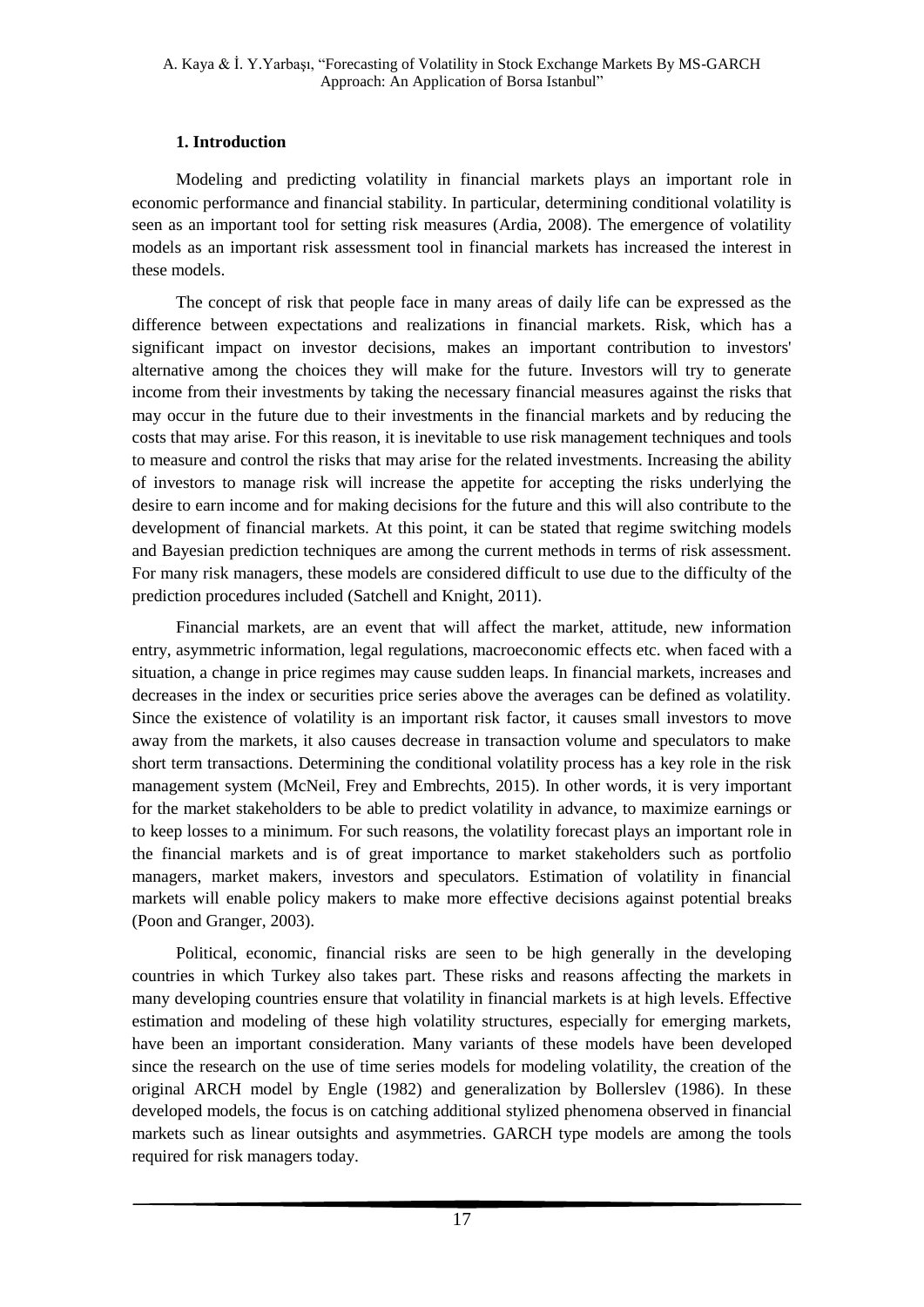An appropriate risk model should be able to adapt to the characteristics of financial returns. In recent academic studies, many financial assets have shown structural breaks in their volatility dynamics, and ignoring this feature may have a major impact on the precision of volatility estimates (Bauwens, Dufays and Rombouts, 2014; Lamoureux and Lastrapes, 1990).

One way of addressing regime change in the return process can be provided by the Markov Switching GARCH models (MS-GARCH), which allow parameters to change over time according to a variable that cannot be observed separately. These models can quickly adapt to structural changes in unconditional volatility, which leads to improved risk estimates. The parameters of GARCH models are generally assumed to be constant over time. However, the conditional distribution of financial returns differs between stagnation and expansion periods (Marcucci, 2005).

Lamoureux and Lastrapes (1990) stated that their high persistence in volatility may be due to structural changes in the variance process. In line with this view, Cai (1994) and Hamilton and Susmel (1994) independently combine the Markov switching model obtained in Hamilton (1989, 1990) with the ARCH specification and introduce the Markov Regime Switching ARCH model (MS-ARCH). The MS-ARCH model is designed to achieve regime changes in the volatility structure, using the unobservable state variable after the first order Markov Chain process. In other words, using this model, different parameter values will be obtained in different regime structures. Gray (1996), in his study, eliminated some of the problems that the MS-ARCH model contained and derived alternative MS-GARCH models. In the study by Klaassen (2002), Gray (1996) made changes in the model he obtained and stated that the model he obtained made predictions of better volatility.

In this study, it is aimed to evaluate the volatility of the BIST100 index representing Borsa Istanbul within the framework of the regime change approach. For this purpose, the logarithmic returns of the BIST100 index, which was created with the closing data of the period of 01.04.1993-20.04.2018, were analyzed with the MS-GARCH method, and volatility estimates and risk exposure values were obtained. In the second part of the study, there is a literature review, in the third part, data, methods and findings, and in the fourth part, the conclusion and discussion section can be seen.

This article aims to contribute to the literature by analyzing the return volatility of the BIST 100 Index with three-regime MS GARCH models. As a result of the literature research, it is seen that the volatility models for the BIST100 index applied with traditional single regime GARCH type models. However, it should not be ignored that it will exhibit different structures in its volatility in different market periods.

More accurate modeling of risk in financial markets is very important for both decision makers and investors. Unlike other studies in the literature that model BIST100 volatility using traditional GARCH structures, the determination of volatility dynamics for each regime by dividing the index into periods of low, standard and high volatility reveals the original value of this study.

Considering the log-likelihood and parameter significance, it was determined that the three regimes (low, standart and high volatility regimes) MS-GARCH model was suitable for the BIST100 index. Conditional average, ARCH, GARCH and asymmetry parameters were statistically significant. And volatility clusters has been identified for the BIST100 index. When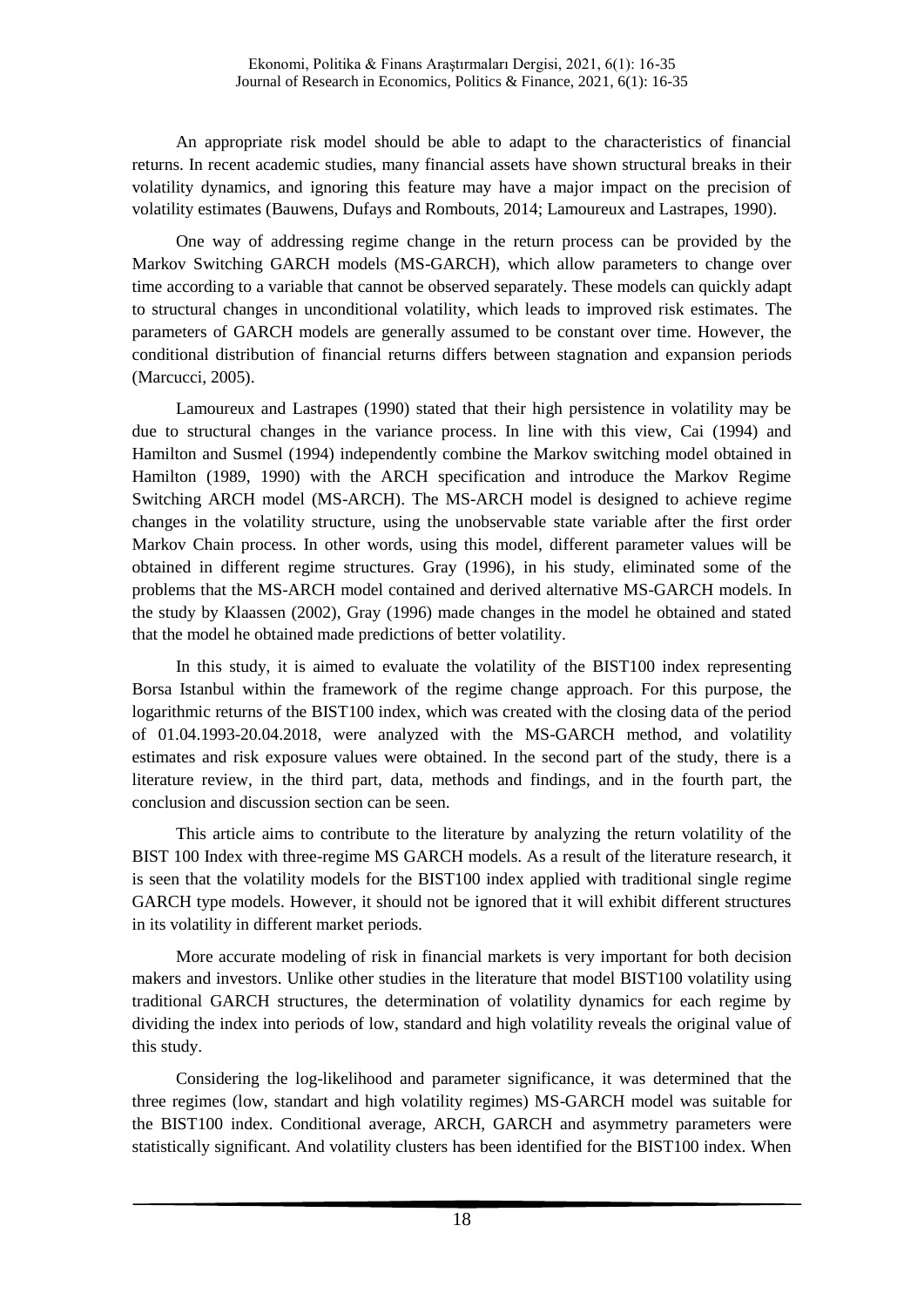the regime periods were examined, it was found that the BIST100 index was most likely to be in the standard regime. According to the weekly risk assessments, it was determined that the highest risk occurred on the 5th day during the low, standard and high regime periods.

The study consists of five parts: introduction, literature rewiew, data, method and findings and conclusion and discussion. In the following part of the study, a literature review on the subject is presented first, and then information about the data set and the method applied, and then empirical findings are examined. In the conclusion and discussion part of the study, a general evaluation was made.

### **2. Literature Review**

Stock markets tend to fluctuate constantly, influenced by many positive and negative situations experienced by countries. When these positive or negative shocks experience a serious effect, risk-return performance will be significantly affected in parallel with this situation. Models that take into account regime change behavior are sensitive to repetitive market conditions such as stagnation and expansion, and financial crises or serious market crashes have increased the popularity of these models. Regime switching models are a suitable method for capturing these structural breaks in the financial market and fundamental changes in stock market dynamics.

Turner, Startz and Nelson (1989), Schaller and Norden (1997), Paye and Timmermann (2006), Henkel, Martin and Nardari (2011) found that stock market returns have changed over time and are subject to breaks and parameter instability. Maheu and McCurdy (2000) stated that stock markets display strong regime change behaviors using the Markov switching model, they separated market returns as bull and bear markets. Using the Markov model of change, Schwert (1989) stated that stock volatility was higher during the between the years 1929-1939 Great Depression and other periods of recession.

Stock market volatility is considered as an important indicator of business cycles. Tu (2017) emphasized that modeling taking different regime structures into account gives more realistic results for investors risk analysis. Cai (1994), Hamilton and Susmel (1994) were the first authors to use Markov switching models on financial time series. Excluding the lagged values of the conditional variance in the variance equation allows the probability function to be numerically computable. When using a GARCH type model, since it is a Markov chain with K regimes, the evaluation of probability requires the integration of all KT possible pathways, making the prediction impossible. The authors solved the problem of path dependence by eliminating the effects of regime-specific conditional variances. Gray (1996), Dueker (1997) and Klaassen (2002) focused on the solution of this road dependency problem. Gray (1996) suggested that the conditional distribution of returns is independent of the regime path and integrated of the regimes unobservable path in the GARCH equation with the conditional expectation of past variance. Other authors proposed alternative estimation methods to deal with the road dependency problem. While Francq and Zakoian (2008) use the generalized method of moments (GMM); Bauwens, Preminger and Rombouts (2010) used Bayesian MCMC techniques to predict MS. Augustyniak (2014) estimated the MS-GARCH model using Monte Carlo Expectation Maximization (MCEM) and Monte Carlo Maximum Likelihood (MCML) algorithms.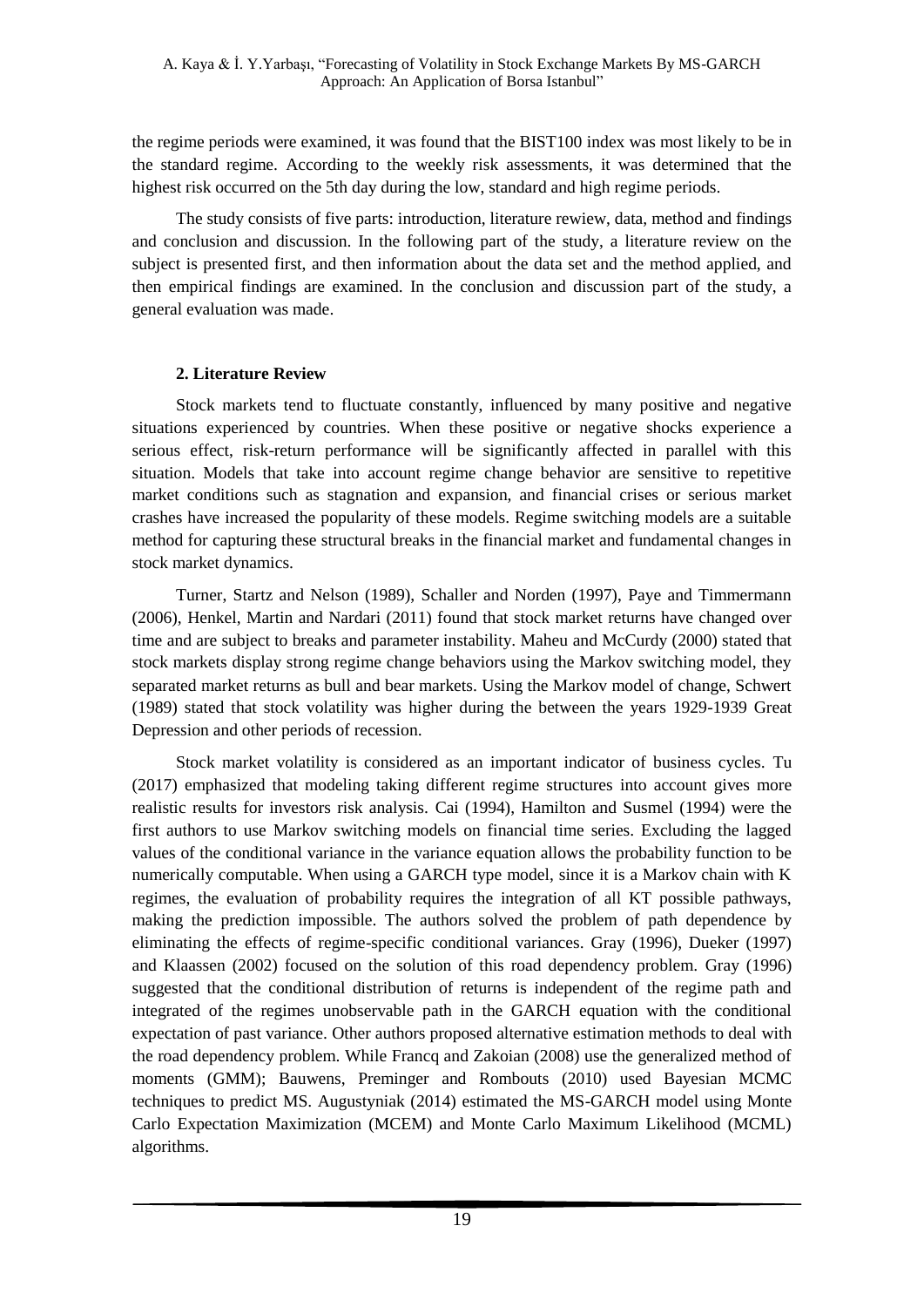In another recent study, Ardia, Bluteau, Boudt and Catania (2018) developed an estimation method that allows the GARCH process of each regime to develop independently from other regimes. It can be stated that this approach is advantageous in terms of both eliminating the road dependency problem and facilitating the interpretation of the variance dynamics of each regime. Ardia, Bluteau, Boudt, Catania and Trottier (2019) developed alternatives to this method using the MS-GARCH R Package. Due to this R program developed, possible to predict different types of GARCH type models (eg GARCH and Nelson (1991)). The authors used these models in different risk measures such as value at risk (VaR) and expected shortfall and found that MS-GARCH models gave better results compared to different single-regime GARCH-type models.

In the light of these developments, the applicability of MS-GARCH type models in financial markets have also increased. In parallel with these developments, the viability of MS-GARCH type models in financial markets have increased. Moore and Wang (2007) discussed the stock market volatility of five new countries of the European Union (Czech Republic, Hungary, Poland, Slovenia and Slovakia) in the period 1994-2005. They determined that stock market indices showed high volatility before joining the European Union, and low volatility after joining the Union. Hu and Shin (2008) applied MS-GARCH modeling by using weekly stock market index data of developing countries in East Asia. Marcucci (2005), Wang and Theobald (2008), Visković, Arnerić and Rozga (2014), Abounoori, Elmi and Nademi (2016), Lolea and Vilcu (2018) and Korkpoe and Howard (2019) applied MS-GARCH models on various stock market indexes.

Ardia, Bluteau and Rüede (2019) found that the volatility structure of the bitcoin market shows regime changes. They stated that MS-GARCH models VaR) estimates give more accurate results compared to traditional single regime GARCH models.

In many empirical studies, the volatility structure of Borsa Istanbul (BIST) has been addressed using various GARCH type models, but the fact that the number of volatility estimates taking into account the regime change models has been encouraging for carrying out this study.

Kiliç (2007) analyzes long memory in ISE using the Fractional Integrated GARCH (FIGARCH) model and claims that ISE volatility is a long memory process. Mazibas (2005) compared the fifteen symmetrical and asymmetrical GARCH models in terms of estimation performance for daily, weekly and monthly volatility in ISE. Sevüktekin and Nargeleçekenler (2008) evaluated the performance of alternative models to estimate the volatility of the ISE 100 Index, using daily data in the 1987-2006 period. They stated that the most suitable conditional variance model among the alternative ARCH and GARCH models is GARCH (1,1). Atakan (2009) the GARCH (1,1) model was found to be the most suitable model in estimating the volatility related to the index mentioned. He determined that the volatility of the ISE-100 Index increased during the periods of crisis and uncertainty, and volatility clusters were experienced during these periods. Çağıl and Okur (2010) stated that there is a significant increase in volatility and the impact of the shock in the market will be felt for a longer time. Karabacak, Mecik and Genc (2014) investigated which GARCH type model is more suitable for modeling both the BIST100 index and the volatility of gold returns. They determined that shocks have asymmetrical effects and TGARCH (1,1) model is suitable for BIST 100 index returns. Şahin (2016) used ARCH, GARCH, EGARCH and TGARCH models to compare the volatility of the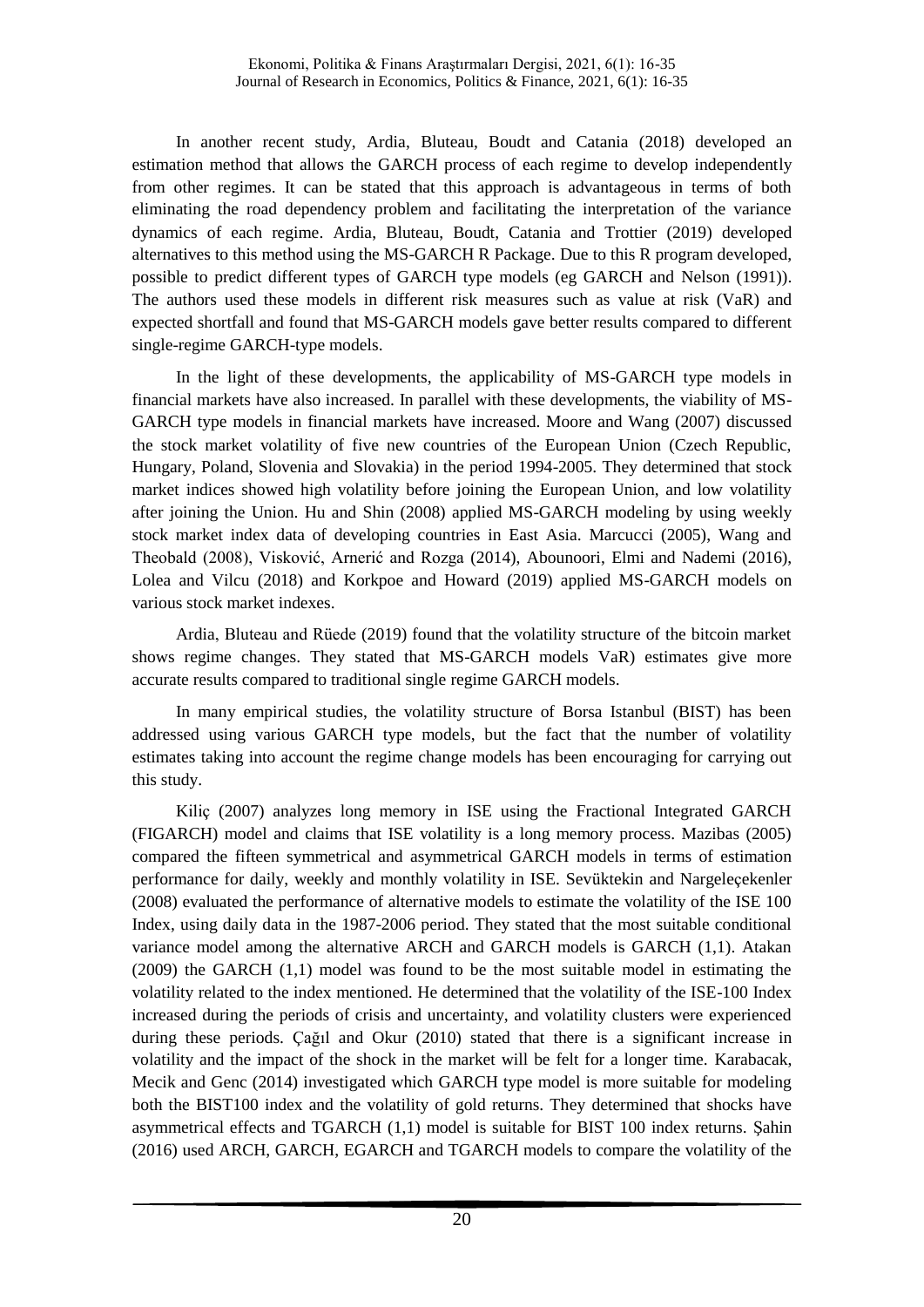BIST100 Index and the BIST Corporate Governance Index. According to the results obtained from the study, volatility clusters were observed in both return volatility, and the BIST100 Index had higher volatility than the BIST Corporate Governance Index. Kuzu (2018) discussed the return volatility of the BIST 100 Index with the ARCH, GARCH, EGARCH and TGARCH models, using the daily closing values for the 2011-2017 period. It has been determined that TGARCH model is the most suitable model for the estimation of BIST100 Index volatility.

Güriş and Saçıldı (2011) modeled the volatilities of the returns of the stocks traded on the ISE comparatively with the help of both classical and Bayesien GARCH models. They found that Bayesian models of GARCH type gave more significant results in modeling volatility structures of their returns compared to the traditional GARCH models. Gürsoy and Balaban  $(2014)$  used the GARCH  $(1,1)$ , EGARCH  $(1,1)$  and GJR-GARCH  $(1,1)$  models and solutions of the same models with the Support Vector Machines approach. GARCH models, which are solved with the Support Vector Machines approach, perform better than conventional GARCH models.

Çavdar and Aydın (2017) discussed the volatility of the BIST Corporate Governance Index with GARCH and SW-ARCH models. According the results the SW-ARCH model, which takes into account the regime change structure, is superior in measuring the volatility of the BIST Corporate Governance Index compared to the traditional GARCH models. Kula and Baykut (2017) aimed to determine the volatility structure of the index by using the daily closing values of the BIST Bank Index for the period of 02.01.1997-31.12.2016. It was determined that there is low risk regime persistence in BIST Bank Index and the index does not exhibit stability switching to low risk regime while in high risk regime. In BIST Bank Index, it was determined that volatility persistence was high in both regimes.

# **3. Data, Method and Findings**

Borsa İstanbul, which has a developing financial market, is a high volatility stock market. Regimes considered to exist for volatility were handled in three categories: high regime, standard regime and low regime, and analyzes were carried out using three regime models. The standard regime period is considered as the period when the returns are stable, the high regime period is when the returns are above the standard regime, and the low regime is the period when the returns are below the standard period. In the analysis, the 01.04.1993-20.04.2018 period and BIST100 index closing data were used. The logarithms of the daily returns obtained from the index closing data were included in the analysis, and RStudio and Eviews package programs were used in the analysis.

In this study, which does not require ethics committee permission and legal permission, research and publication ethics have been followed.

The index and return charts of the BIST 100 index are presented in Figure 1. When Figure 1 is analyzed, it is possible to say that the BIST100 index series show an increasing trend and do not provide the stationary assumption sought in the series for time series analysis. Considering the BIST100 Yield graph, it is remarkable that the series are stationary and volatility clusters are experienced in some years. It is seen that these volatility clusters occurred in 1993, 1994, 1999, 2001, 2008 and 2013. It can be stated that this extreme volatility in the indices occurred during the periods of local and global financial crises and political crises. It can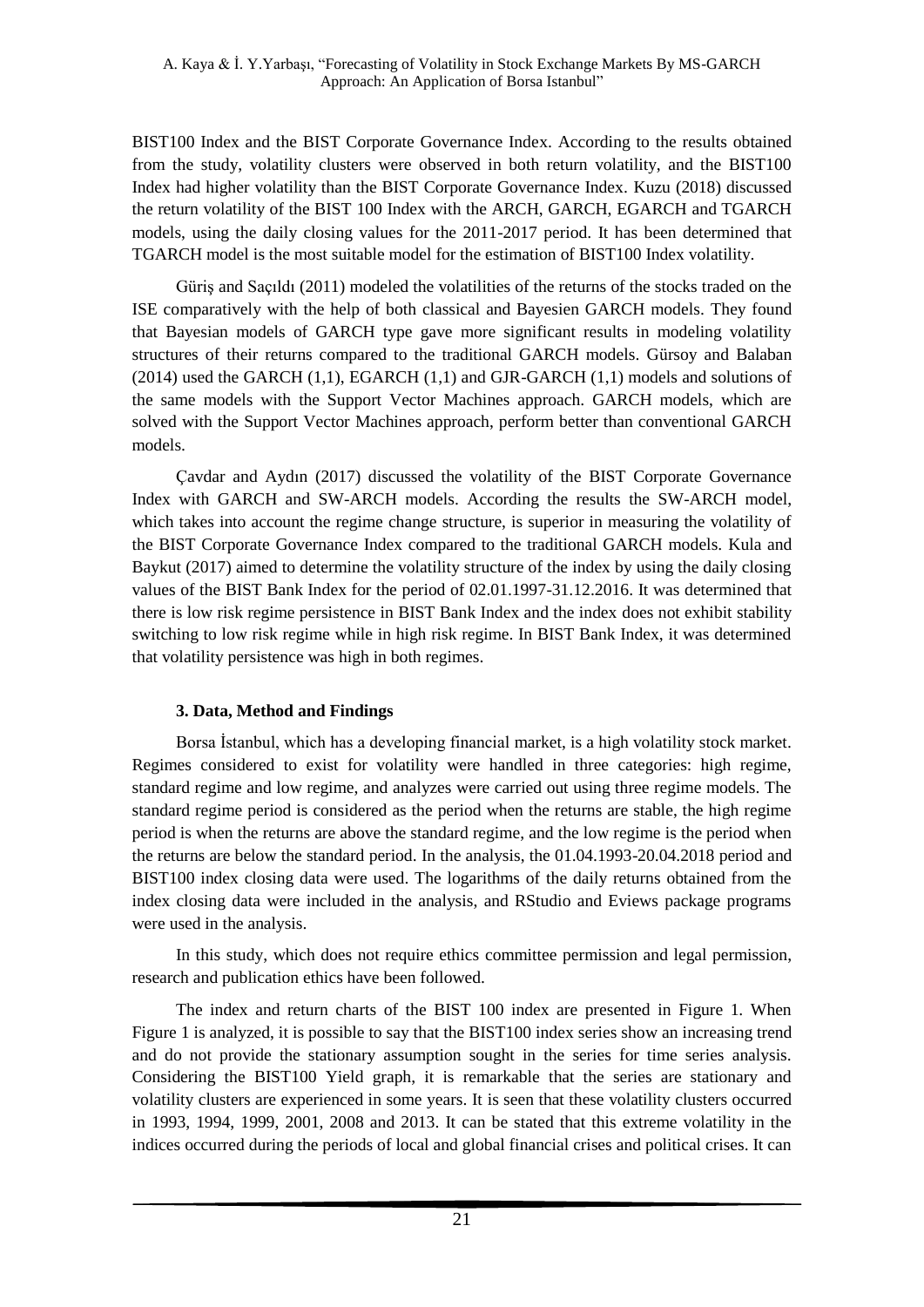be observed that the index return series to be used for volatility prediction are distributed around zero mean and exhibit a stable structure. This observation was supported by using unit root tests. Results for unit root tests are shown in Table 1.





**Figure 1. Index and Return Graphs Related to BIST100 Index**

According to the descriptive statistics results, the average return on the BIST100 index was positive. While the maximum return calculated in the index is 17.73%, the minimum return is -19.97%, the skewness coefficient is -0.0895 and the kurtosis coefficient is 8.4716. It can be stated that the leptocurtic distribution feature, which is the negative skewness and the more flattened structure, which is frequently seen in the financial series, is seen in the BIST100 return series. The skewness and kurtosis coefficients also show that the BIST100 return series do not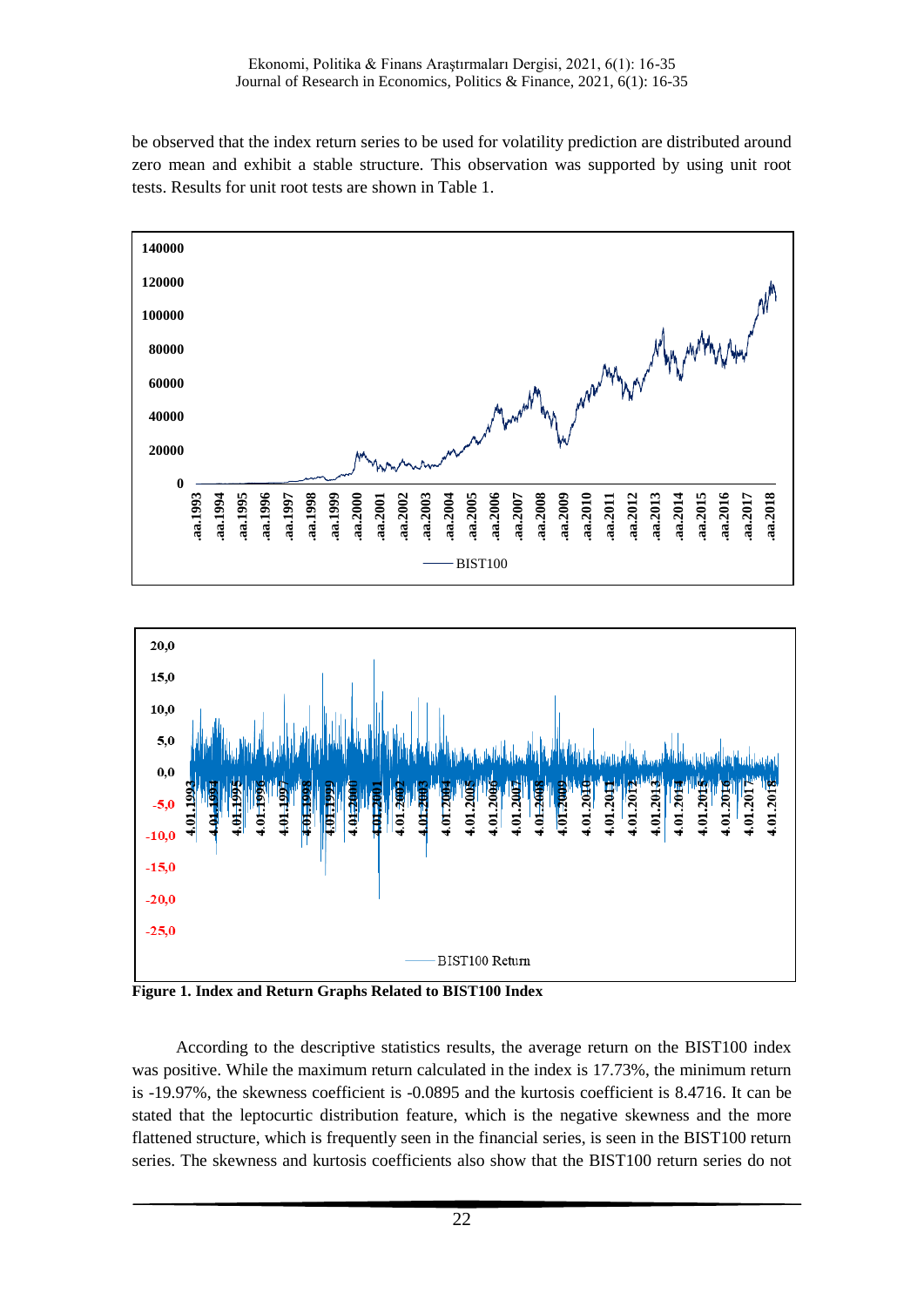match the normal distribution as a result of Jarque-Bera test statistics. Financial data are generally stated in many studies where they do not provide the normal distribution assumption.



**Figure 2. Descriptive Statistics**

According to the ADF and PP unit root test results, it was determined that the probability value calculated for BIST100 index return values is less than 0.05, which is considered as the critical value, and the null hypothesis that the series contain the unit root was rejected. The return series were found to be stationary, that is, I (0) according to both ADF and PP test results. It has been determined that the stability condition required for the time series analysis is met. Descriptive statistics for the return series are shown in Figure 2.

|                              |             |                                                                           | <b>BIST 100 Return</b> |                                 |              |                    |
|------------------------------|-------------|---------------------------------------------------------------------------|------------------------|---------------------------------|--------------|--------------------|
|                              | <b>Test</b> | <b>Difference</b>                                                         | Percent                | <b>Critical</b><br><b>Value</b> | t-Statistics | <b>Probability</b> |
|                              |             |                                                                           | %1                     | $-2.565$                        |              |                    |
|                              | <b>ADF</b>  | Level                                                                     | % 5                    | $-1.941$                        | $-75.540$    | 0.000              |
| Costant                      |             |                                                                           | %10                    | $-1.617$                        |              |                    |
|                              |             |                                                                           | %1                     | $-2.565$                        |              |                    |
|                              | <b>PP</b>   | Level                                                                     | % 5                    | $-1.941$                        | $-76.223$    | 0.000              |
|                              |             |                                                                           | %10                    | $-1.616$                        |              |                    |
|                              |             |                                                                           | %1                     | $-3.960$                        |              |                    |
|                              | <b>ADF</b>  | Level                                                                     | %5                     | $-3.411$                        | $-75.835$    | 0.000              |
|                              |             |                                                                           | %10                    | $-3.127$                        |              |                    |
| <b>Trend</b> and<br>Constant |             |                                                                           | %1                     | $-3.959$                        |              |                    |
|                              | <b>PP</b>   | Level                                                                     | % 5                    | $-3.411$                        | $-76.126$    | 0.000              |
|                              |             |                                                                           | %10                    | $-3.127$                        |              |                    |
|                              |             | $H_0$ : BIST 100 Return has a unit root.                                  |                        |                                 |              |                    |
|                              |             | $H_1$ : BIST 100 Return has not a unit root. (BIST 100 Return Stationary) |                        |                                 |              |                    |

**Table 1. Unit Root Test Results**

In order to perform volatility modeling, it is necessary to determine the presence of nonlinear states in the series along with variance and autocorrelation assumption tests. In case of variance, autocorrelation and linear exclusions in the series, ARCH / GARCH type models are needed to perform the volatility prediction. Accordingly, it was first investigated whether the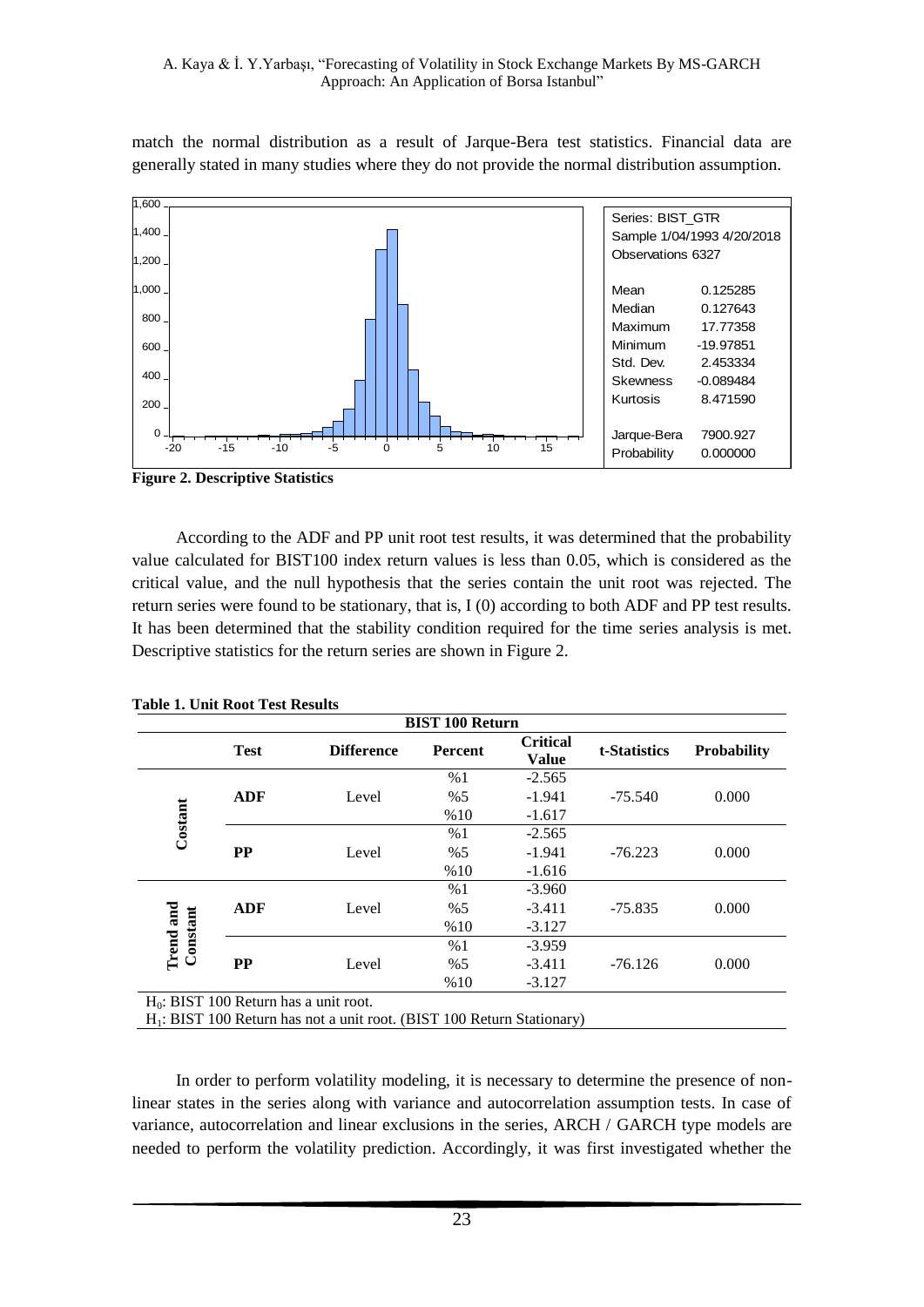variance of the error terms related to the BIST100 return series is fixed, i.e. whether it contains heteroscedasticity variance. ARCH-LM test was applied at alternative delays to detect the variance. The values related to the test results are given in Table 2.

When the ARCH-LM test results were examined, it was determined that the probability values calculated for all the delay values considered were below the critical value of 0.05, and the null hypothesis, which stated that the variances of the error terms of the series were homoscedasticity, was rejected. Heteroscedasticity problem was determined in BIST100 return series. Another correlation for the volatility estimation, the autocorrelation assumption, was analyzed by examining the error terms correlograms. The results of the analysis are given in Table 3.

|                  |                                       | <b>BIST100 Return</b>                     |                     |                   |
|------------------|---------------------------------------|-------------------------------------------|---------------------|-------------------|
| Lag              | <b>F</b> Statistics                   | <b>F</b> Statistics<br><b>Probability</b> | Obs. $\mathbb{R}^2$ | $R^2$ Probability |
| Lag <sub>1</sub> | 582.829                               | 0.000                                     | 533.732             | 0.000             |
| Lag <sub>5</sub> | 204.468                               | 0.000                                     | 880.750             | 0.000             |
| $Lag$ 21         | 55.6129                               | 0.000                                     | 988.289             | 0.000             |
| Lag $63$         | 22.0930                               | 0.000                                     | 1148.415            | 0.000             |
|                  | $H_0$ : Residuals are homoscedastic   |                                           |                     |                   |
|                  | $H_1$ : Residuals are heteroscedastic |                                           |                     |                   |

It is determined that the probability values of the Q statistic expressed in Table 3 are smaller than the critical value of 0.05, considering all lagged values. Accordingly, it can be said that the series contain autocorrelation problem. After determining autocorrelation and changing variance presence in BIST100 index return series, it is necessary to determine the presence of nonlinear elements in the series. The presence of nonlinear elements requires the use of GARCH-type models in volatility modeling. The BDS Linearity test proposed by Broock, Scheinkman, Dechert and Le Baron (1996) was used to determine the linearity. Results for the BDS test are shown in Table 4.

|             |        | <b>BIST100 Returns</b> |          |         |
|-------------|--------|------------------------|----------|---------|
|             | Lag 1  | Lag 5                  | Lag 21   | Lag 63  |
| AC.         | 0.049  | $-0.025$               | $-0.002$ | 0.012   |
| <b>PAC</b>  | 0.049  | $-0.027$               | 0.002    | 0.007   |
| O-Statstics | 15.179 | 29.068                 | 73.512   | 154.370 |
| Probability | 0.000  | 0.000                  | 0.000    | 0.000   |

When the BDS test results were examined, it was seen that the probability value of the BDS test for the return series was below the critical level of 0.05, and the null hypothesis that the series did not contain non-linear elements was rejected. The necessity of GARCH type models in volatility modeling was revealed with the series containing non-linear elements. In the study, it was analyzed with MS-GARCH models,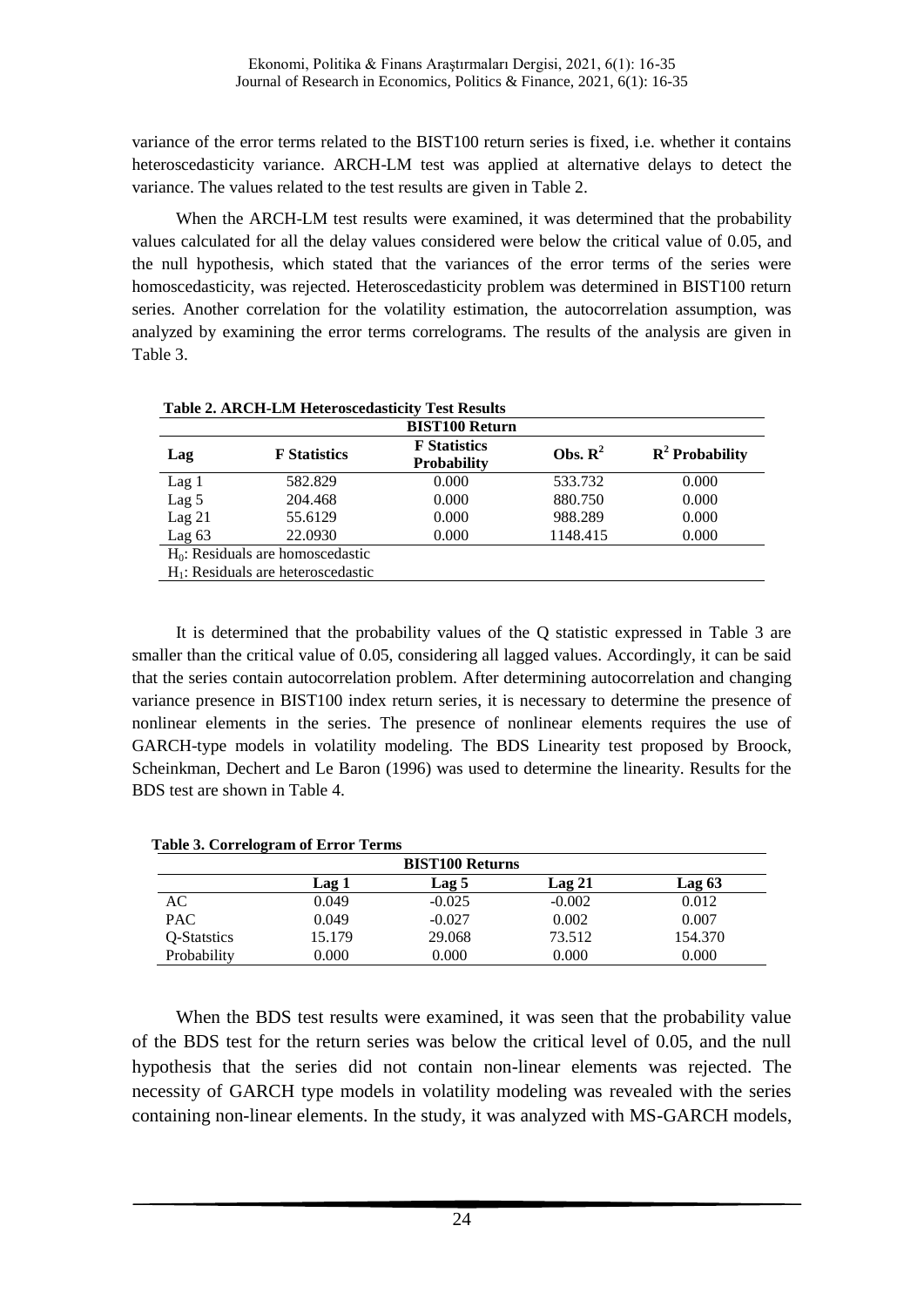which make more effective volatility predictions than volatility models containing nonlinear elements.

|     | Table 7. DDg Lillearn't Test Results |                       |                 |                     |                    |  |
|-----|--------------------------------------|-----------------------|-----------------|---------------------|--------------------|--|
|     | <b>Dimension</b>                     | <b>BDS</b> Statistics | <b>Standart</b> | <b>Z-Statistics</b> | <b>Probability</b> |  |
|     |                                      | 0.026                 | 0.001           | 22.019              | 0.000              |  |
|     |                                      | 0.056                 | 0.001           | 29.361              | 0.000              |  |
|     |                                      | 0.077                 | 0.002           | 34.254              | 0.000              |  |
| BIS |                                      | 0.091                 | 0.002           | 38.791              | 0.000              |  |
|     |                                      | 0.099                 | 0.002           | 43.484              | 0.000              |  |

| <b>Table 4. BDS Linearity Test Results</b> |  |  |
|--------------------------------------------|--|--|
|                                            |  |  |

Classical ARCH-GARCH models are based on the assumption that the data set being linear is linear, but observing nonlinear structures especially in long-term data sets causes misleading results with classical models. At this point, the Markov change approach has been proposed as an alternative by Hamilton (1990) in order to determine the statistical definition of the "milestones" of a time series. These models allow a time series that exhibit various volatility structures to frequently switch between regimes through an unobservable regime variable. Changes in regimes can also be estimated by multiple regimes in  $s_k$  format. The transition probability matrix of the three-regime and first-order Markov process is equal to the P matrix, which is expressed below:

$$
P = \begin{pmatrix} p_{11} & p_{12} & p_{13} \\ p_{21} & p_{22} & p_{23} \\ p_{31} & p_{32} & p_{33} \end{pmatrix}
$$
 (1)

Here  $p_{ij}$  denotes the probability of a change from the i regime to the j regime. The sum of the possibilities in the whole regime period is equal to 1  $(\sum_{j=1}^{3} p_{ij} = 1)$ . The mean and variance of the  $s_t$  regime are expressed as a linear function of  $s_t$  as follows.

$$
\mu_{S_t} = \mu_1 S_{1t} + \mu_2 S_{2t} + \mu_3 S_{3t} \tag{2}
$$

$$
\sigma_{s_t}^2 = \sigma_1^2 s_{1t} + \sigma_2^2 s_{2t} + \sigma_3^2 s_{3t} \tag{3}
$$

Using the equations, the model can be written as follows.

$$
y_t = \mu_1 s_{1t} + \mu_2 s_{2t} + \mu_3 s_{3t} + z_t \tag{4}
$$

$$
z_t = \sum_{k=1}^2 \varphi_{k,s_t} z_{t-k} + (\sigma_1^2 s_{1t} + \sigma_2^2 s_{2t} + \sigma_3^2 s_{3t})^{1/2} \varepsilon_t
$$
 (5)

If  $t = 1, ..., T$  and  $s_t$  depending on the condition, the combined conditional log-likelihood function of  $y_t$  can be shown as follows.

$$
\log f(y_T, \dots, y_N | s_T, s_{T-1}, \dots) = -\left(\frac{T}{2}\right) \ln 2\pi - \sum_{t=n}^T \left[ \ln \sigma_{s_t} + \frac{v_t^2}{2\sigma_{s_t}^2} \right] \tag{6}
$$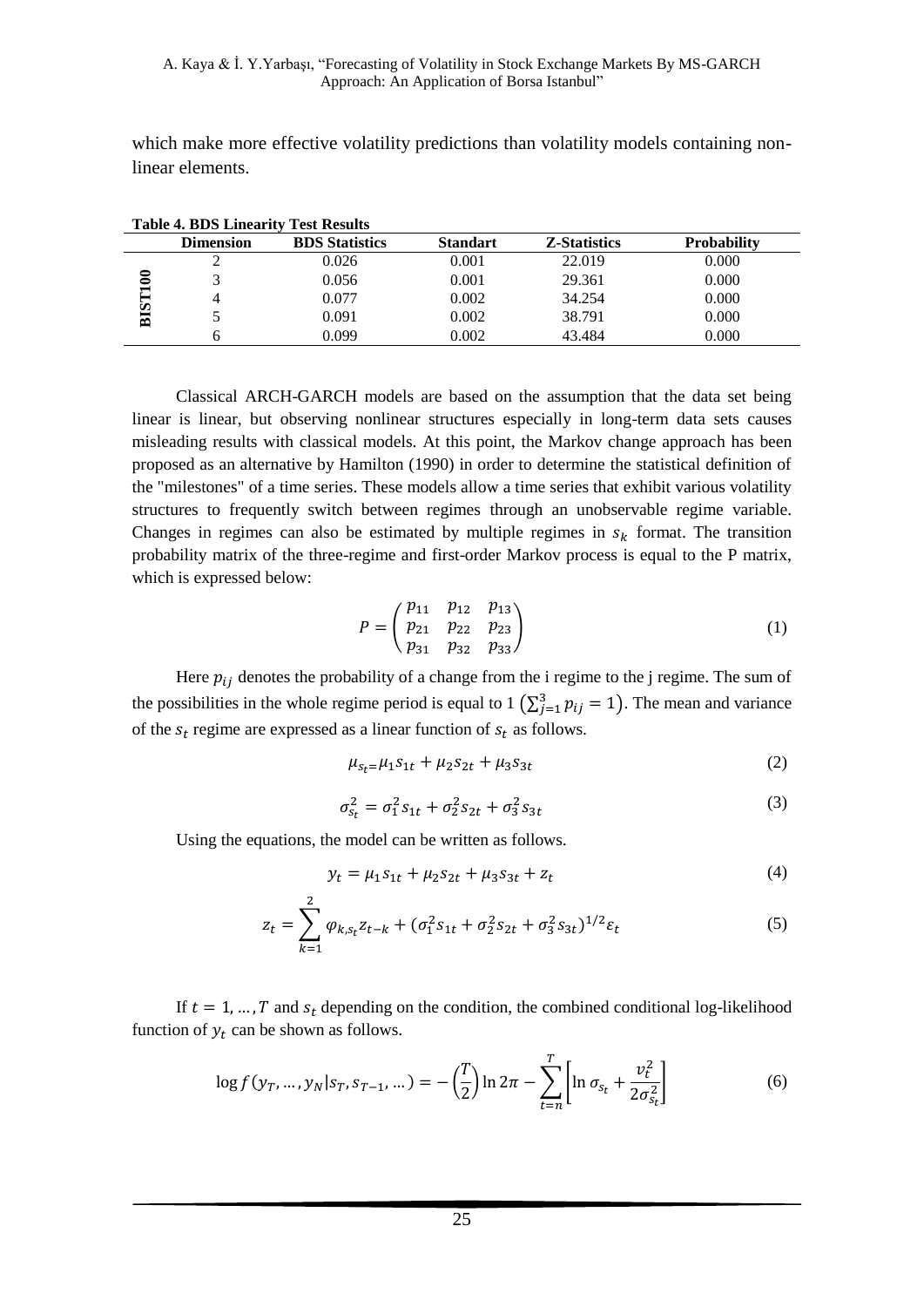Where  $v_t = z_t - \varphi_{1,s_t} z_{t-1} + \varphi_{2,s_t} z_{t-2} = \sigma_{s_t} \varepsilon_t$ . Since the  $\sigma_{s_t}$  variable cannot be observed and the  $y_t$  series are known, the current situation can be obtained by making use of the historical data. Model parameters indicated that the log-likelihood equation proposed by Hamilton (1989) can be estimated using the nonlinear approach as shown below.

$$
f(y_T, ..., y_n) = \prod_{t=n}^{T} f(y_t | y_{t-1}, y_{t-2}, ..., y_1)
$$
 (7)

In the study, modeling of the BIST100 return series was carried out by using GARCH type models for each regime period within the framework of the Markov switching structure. Estimation was made by using Markov change EGARCH-SGARCH-EGARCH models, which are tested for each regime. As a result of the model comparisons, the skewed generalized error distribution (sged) was used for the 1st and 2nd regimes, while the skewed student (sstd) distribution was chosen for the 3rd regime. Bollerslev (1987) stated that, since the general feature of time serial data is fat tail, it would be appropriate to prefer Student-t distribution in GARCH models. Ural and Adakale (2009) stated that Student-t distribution shows a symmetrical distribution similar to the normal distribution. The results for the estimated volatility model are presented in Table 5.

Conditional mean parameters ( $\alpha$ 01,  $\alpha$ 02,  $\alpha$ 03) were found statistically significant. The ARCH ( $\alpha$ 11,  $\alpha$ 12,  $\alpha$ 13) and GARCH (b1, b2, b3) parameters of the MS-GARCH model are statistically significant, which means that there are conditional variance effects. When we look at parameters  $\alpha$ 21,  $\alpha$ 23 it is seen that the parameters are significant, the effects on volatility are asymmetric. It is possible to say that the negative coefficients have a leverage effect in the stock market, that is, negative shocks that may occur cause more volatility than positive shocks. Mazibas (2005), Kuzu (2018) Karabacak et al. (2014) determined the precence of asymmetric effects for the BIST100 index with single regime models. According to our findings, the presence of an asymmetrical effect was detected in low and high regimes. Student-t and Skewed Student-t distribution parameters were found statistically positive and significant, indicating that the distribution of returns is not normal and skewed to the right. ARCH effect parameters appear to be quite low compared to the GARCH effect parameters. This shows that when the regime changes from a low volatility to a high volatility period, the ARCH parameter decreases and the GARCH parameter increases. It can be stated that the previous volatility values were a more important factor for BIST100 returns during thehigh volatility periods. In the three main regimes in which the BIST 100 yields are separated, the probability of acting under the standard regime is 79.69%, the probability of continuing under the low regime is 17.43%, and the probability of acting under the high regime is 2.87%. According to this result, volatility analysis with the MS-GARCH method in order to make accurate and reliable decisions will guide the individual or institutional investors in determining what they have to do correctly in their evaluations on the BIST100 index. Similarly, Satoyoshi (2012) and Škrinjarić and Šego (2016) stated that the in-sample and non-sample period volatility estimates of MS-GARCH models in Japan and Croatia stock markets are a good guide for investors.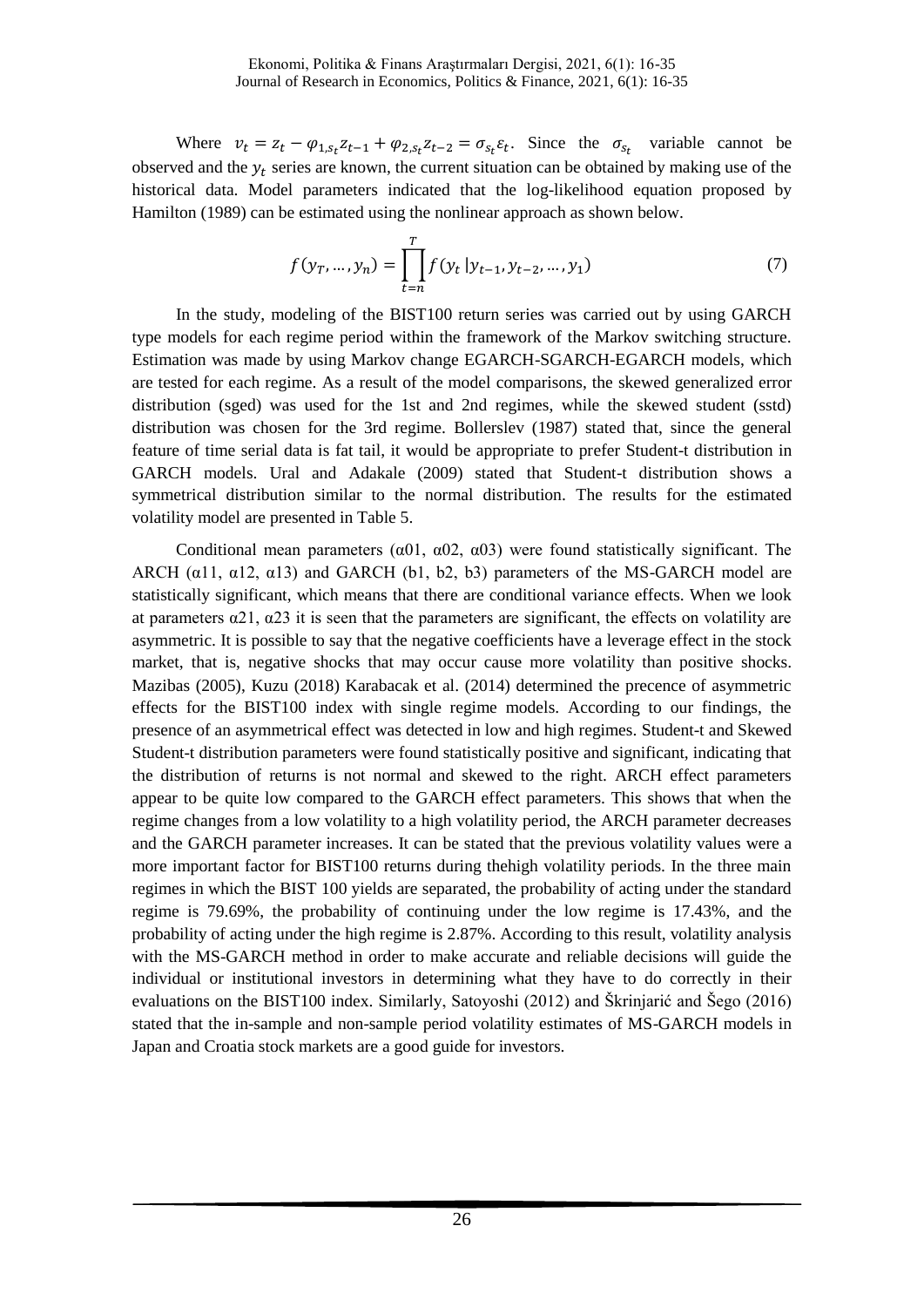|                                               | <b>Parameter</b> | <b>Std. Error</b> | t-Statistics | Probability |
|-----------------------------------------------|------------------|-------------------|--------------|-------------|
| Regime 1                                      |                  |                   |              |             |
| $\alpha_{01}$                                 | 0.004            | 0.003             | 1.323        | 0.092       |
| $\alpha_{11}$                                 | 0.090            | 0.017             | 5.239        | 0.000       |
| $\alpha_{21}$                                 | $-0.034$         | 0.010             | $-3.383$     | 0.000       |
| $b_1$                                         | 0.991            | 0.002             | 4.050        | 0.000       |
| $q_1$                                         | 1.747            | 0.088             | 1.985        | 0.000       |
| $\varphi_1$                                   | 0.983            | 0.026             | 3.836        | 0.000       |
| <b>Regime 2</b>                               |                  |                   |              |             |
| $\alpha_{02}$                                 | 0.135            | 0.082             | 1.628        | 0.051       |
| $\alpha_{12}$                                 | 0.024            | 0.027             | 9.847        | 0.162       |
| b <sub>2</sub>                                | 0.970            | 0.003             | 3.925        | 0.000       |
| $q_{2}$                                       | 1.401            | 0.122             | 1.150        | 0.000       |
| $\varphi_2$                                   | 0.780            | 0.043             | 1.800        | 0.000       |
| Regime 3                                      |                  |                   |              |             |
| $\alpha_{03}$                                 | 1.227            | 0.639             | 1.919        | 0.027       |
| $\alpha_{13}$                                 | 0.707            | 0.189             | 3.743        | 0.000       |
| $\alpha_{23}$                                 | $-0.272$         | 0.108             | $-2.519$     | 0.000       |
| $b_3$                                         | 0.648            | 0.180             | 3.602        | 0.000       |
| $q_3$                                         | 96.534           | 0.004             | 2.778        | 0.000       |
| $\varphi_3$                                   | 1.897            | 0.523             | 3.627        | 0.000       |
| <b>Transition Probabilities</b>               |                  |                   |              |             |
| $p_{11}$                                      | 0.971            | 0.083             | 1.166        | 0.000       |
| $p_{12}$                                      | 0.029            | 0.000             | 1.116        | 0.000       |
| $p_{21}$                                      | 0.131            | 0.010             | 1.310        | 0.000       |
| $p_{22}$                                      | 0.854            | 0.051             | 1.660        | 0.000       |
| $p_{31}$                                      | 0.000            | 0.000             | 6.000        | 0.499       |
| $p_{32}$                                      | 0.094            | 0.007             | 1.329        | 0.000       |
| <b>Possibility to Stay in the Same Regime</b> |                  |                   |              |             |
|                                               | Low              | Standart          | High         |             |
|                                               | (0.174)          | (0.797)           | (0.029)      |             |
| <b>Model Criteria</b>                         |                  |                   |              |             |
| Log-Lik.                                      | -13328.950       |                   |              |             |
| <b>AIC</b>                                    | 26703.910        |                   |              |             |
| <b>BIC</b>                                    | 26859.220        |                   |              |             |

**Table 5. Model Estimation Results**

Conditional variances in volatility models are estimated by maximizing the likelihood function calculated as logarithmic components of their estimated errors. Conditional volatilities obtained as a result of model prediction are shown in Figure 3.

Figure 3 shows the dates with the highest changes in BIST100 returns for the working period of 4.1.1993-20.04.2018. According to the figure conditional variance, the April 5, 1994 extraordinary stabilization program, the political instability in 1995 and the early December 24 elections, the 1998 elections, the government's confidence on January 16, 1999, the crises of November 2000 and February 2001, the financial global crisis that emerged at the end of 2008 and June 12 has the highest values. It is seen that the periods corresponding to the realization of the 2011 elections are reflected on the chart.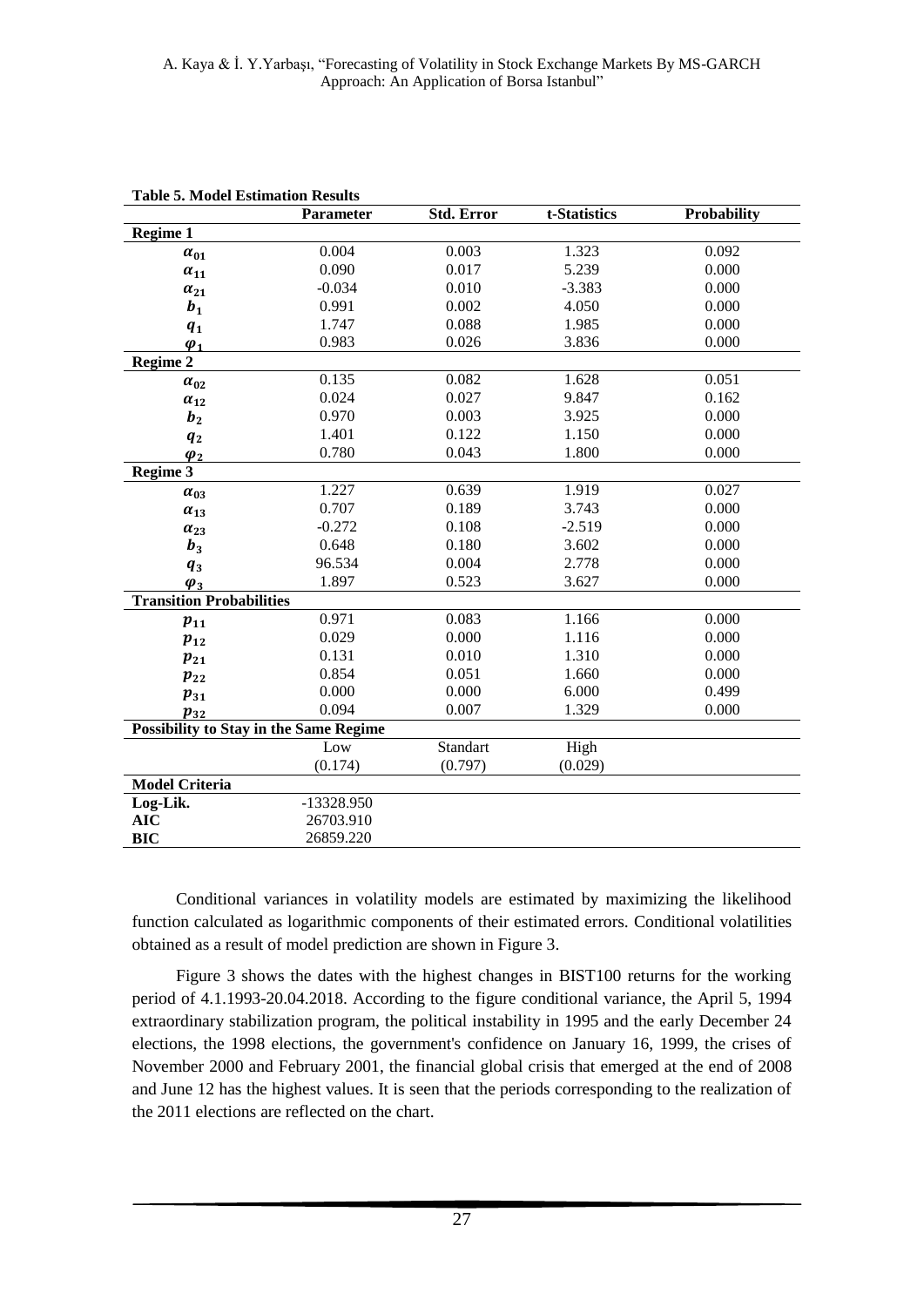

**Figure 3. Conditional Volatilities**

Transition possibilities between volatility regimes in Table 6, Table 7 and Table 8 are presented for periods of 1, 5 and 20 days, respectively. When Table 6 is examined, it is determined that the regression 1, which represents the standard volatility regime in one day, has a probability of driving 0.997, the probability of transition from regime 1 to a low volatility regime is 0.029 and the probability of transition from regime 1 to a high volatility regime is 0.000. The probability of staying in regime 2 representing the low regime was 0.854, the probability of transition from regime 2 to regime 1 was 0.131, and the probability of transition from regime 2 to regime 3 was 0.015. It is determined that the probability of staying in regime 3, which represents a high volatility regime, is 0.906, the probability of transition from regime 3 to regime 1 is 0.000, and the probability of transition from regime 3 to regime 2 is 0.094.

|  |  | <b>Table 6. One-Day Regime Transition Probability Estimates</b> |  |
|--|--|-----------------------------------------------------------------|--|
|  |  |                                                                 |  |

|          | Table 0. One-Day Regnite Transition Trobability Estimates |          |          |  |  |  |
|----------|-----------------------------------------------------------|----------|----------|--|--|--|
|          | Regime 1                                                  | Regime 2 | Regime 3 |  |  |  |
| Regime 1 | 0.971                                                     | 0.029    | 0.000    |  |  |  |
| Regime 2 | 0.131                                                     | 0.854    | 0.015    |  |  |  |
| Regime 3 | 0.000                                                     | 0.094    | 0.906    |  |  |  |
|          |                                                           |          |          |  |  |  |

| <b>Table 7. Five-Day Regime Transition Probability Forecasts</b> |          |          |          |
|------------------------------------------------------------------|----------|----------|----------|
|                                                                  | Regime 1 | Regime 2 | Regime 3 |
| Regime 1                                                         | 0.895    | 0.101    | 0.003    |
| Regime 2                                                         | 0.463    | 0.490    | 0.047    |
| Regime 3                                                         | 0.093    | 0.285    | 0.622    |

| Tubic of Twenty Duy Regnine Trumbition Trobublity Ebulmutes |          |          |          |  |
|-------------------------------------------------------------|----------|----------|----------|--|
|                                                             | Regime 1 | Regime 2 | Regime 3 |  |
| Regime 1                                                    | 0.813    | 0.167    | 0.021    |  |
| Regime 2                                                    | 0.761    | 0.196    | 0.043    |  |
| Regime 3                                                    | ).571    | 0.261    | ).168    |  |

According to Table 7, considering the five-day regime change possibilities, the probability of staying in Regime 1, which represents the standard volatility regime, was 0.895. The probability of transition to Regime 2, which represents a period of less than Regime 1, is 0.101, and the probability of transition to Regime 3, which represents a period of high volatility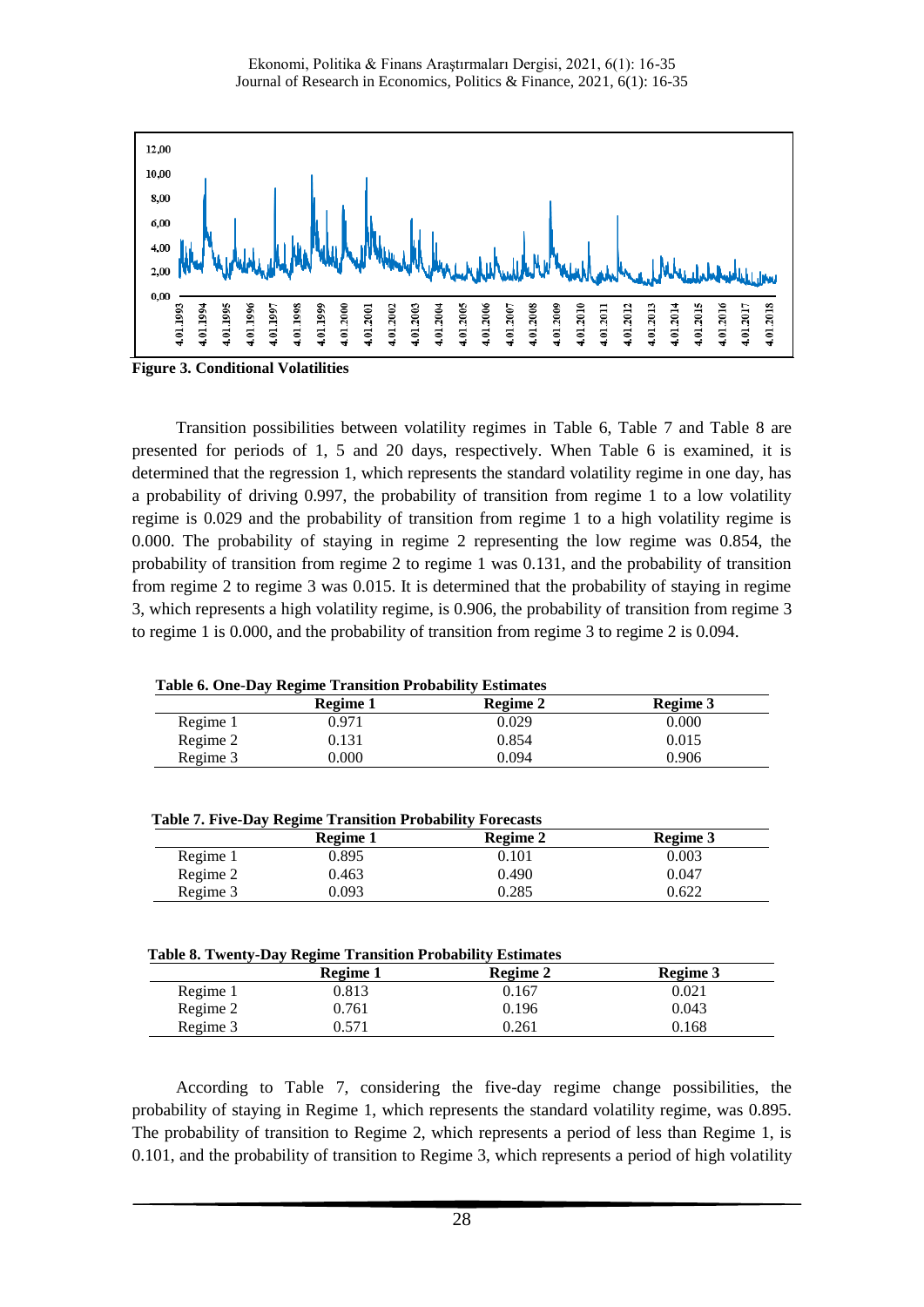from Regime1, is determined as 0.003. The probability of staying in regime 2 representing the low regime was 0.490, the probability of transition from regime 2 to regime 1 was 0.446, and the probability of transition from regime 2 to regime 3 was 0.622. It is determined that the probability of staying in regime 3, which is a high regime, is 0.622, the probability of transition from regime 3 to regime 1 is 0.093, and the probability of transition to regime 2 is 0.285.

When Table 8 is analyzed, it is determined that the regression 1, which represents the standard volatility regime in the twenty-day period, is 0.813, the probability of transition from regime 1 to the low regime is 0.167 and the probability of transition from regime 1 to the high regime is 0.021. The probability of staying in regime 2, which represents the low regime, was determined as 0.195, the probability of transition from regime 2 to regime 1 was 0.761, and the probability of transition from regime 2 to regime 3 was 0.0423. The probability of staying in regime 3, which is a high regime, is 0.168, the probability of transition from regime 3 to regime 1 is 0.571, and the probability of transition from regime 3 to regime 2 is 0.261.

| <b>Days</b> | <b>Low Regime</b> | <b>Standart Regime</b> | <b>High Regime</b> |
|-------------|-------------------|------------------------|--------------------|
|             | $-2.021$          | $-4.326$               | $-4.796$           |
|             | $-1.988$          | $-4.302$               | $-5.804$           |
|             | $-1.976$          | $-4.485$               | $-6.660$           |
|             | $-2.007$          | $-4.384$               | $-7.233$           |
|             | $-2.035$          | -4.486                 | $-7.640$           |

 **Table 9. VaR Values Based on Regimes**

Considering the probability of acting in regimes, it can be stated that the continuity of the regime is the most probable period in a one-day period, in the twenty-day period. It can be stated that the volatility has decreased partially and the possibility of transition from regime 2 and regime 3 to the standard regime 1 is high.

The five-day VaR results of the regimes for the BIST 100 returns are presented in Table 9. When Table 8, which shows VaR values based on regimes, is analyzed, it is determined that the highest risk of harm in the low, standard and high regime will be at the 5th day and 2.035%, 4.486% and 7.640% respectively.

VaR values of our three regime MS-GARCH model that we prepared in accordance with the purpose of the study are given in Table 10. When Table 10 is examined, if the model is evaluated as a whole, the probability of damaging statistically at the level of 1% and 5% increases to the highest level on the 5th day as in regimes. On the 5th day, the probability of loss at 1% significance level was 4.408% and at 5% significance level it was 2.408%.

| Table 10. VaR Values of the Model |          |          |
|-----------------------------------|----------|----------|
| Days                              | %1       | % 5      |
|                                   | $-3.984$ | $-2.319$ |
|                                   | $-4.094$ | $-2.269$ |
|                                   | $-4.396$ | $-2.398$ |
|                                   | $-4.363$ | $-2.328$ |
|                                   | $-4.408$ | $-2.408$ |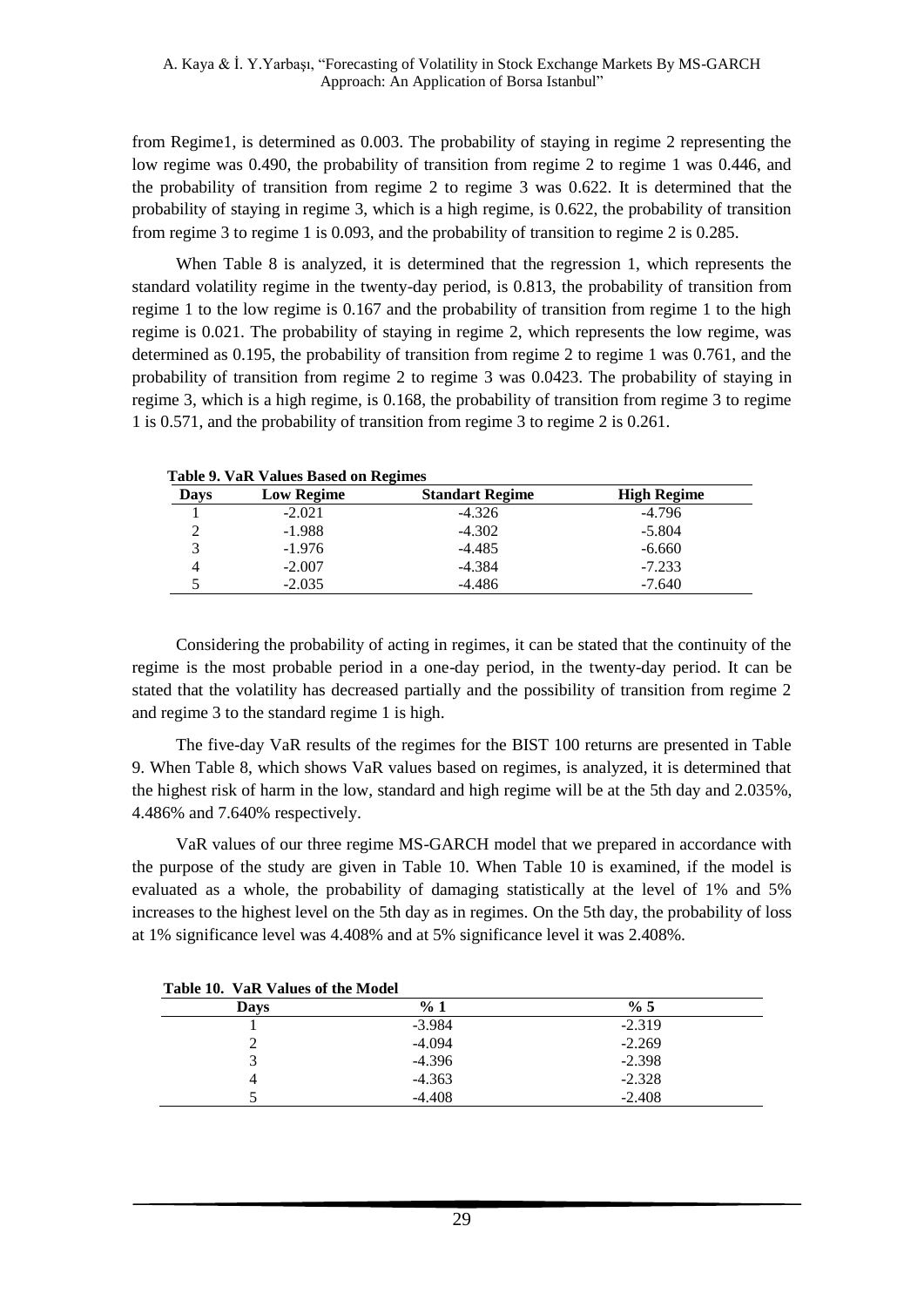### **4. Conclusion and Discussion**

In the study aiming to determine the volatility structure of the BIST100 Index with the MS-GARCH model, BIST100 index closing data for the period of 01.04.1993-20.04.2018 was used. Detection of regimes presence was analyzed by three regime MS-GARCH model. The basic assumption of analyzing with time series is that the series are stationary. For this reason, BIST100 index logarithmic returns were primarily tested with Augmented Dickey-Fuller (ADF) and Philips-Perron (PP) unit root tests and the series were found to be stationary at the level. In addition, the Student-t and Skewed Student-t distribution parameters were found statistically positive and significant, indicating that the distribution of returns is not normal and skewed to the right. The yield (Q) and checkered returns (Q2) of the Ljung-Box statistics were found to be significant, indicating that the BIST 100 index returns show a high degree of volatility clustering behavior.

The three-regime MS-GARCH model created was estimated by four different models. In the model estimations, it is determined that MS-EGARCH-SGARCH-EGARCH (S-Student) model gives the best results. As a result of the analysis, conditional average parameters  $(\alpha_{01}, \alpha_{02}, \alpha_{03})$  were found statistically significant. ARCH  $(\alpha_{11}, \alpha_{12}, \alpha_{13})$ , GARCH  $(b_1, b_2, b_3)$  and asymmetry  $(\alpha_{21}, \alpha_{23})$  parameters in the MS-GARCH model were found to be statistically significant, indicating that they had conditional variance effects. It is seen that ARCH effect parameters are quite low compared to GARCH effect parameters. This shows that when the regime passes from a low volatility to a high volatility period, the ARCH parameter decreases and the GARCH parameter increases. This shows that the previous volatility values are a more important factor for BIST100 returns during high volatility periods.

In addition, when the probability of the transitions between the regimes is analyzed, it is determined that the probability of the standard regime period to be realized within one day period is 0.970, the probability of transition from the standard regime to the low volatility regime is 0.029 and the probability of transition from the regime to the high volatility regime is 0.000. When looked at the five-day regime change possibilities it can be seen that the probability of staying in the standard volatility regime is 0.895, the probability of transition from the standard regime to the low period is 0.101, and the probability of transition from the standard regime to the high volatility period is 0.003. When the series are examined in 20-day periods, it is determined that the probability of staying in the standard regime is 0.812, the probability of transition from the standard regime to the low regime is 0.160 and the probability of transition from the standard regime to the high regime is 0.020.

As a result, it was determined that the BIST 100 index representing Borsa Istanbul has standard, high and low volatility regimes. In the securities markets, it is an important factor that speculators, who are an important actor besides investors, can accurately predict the volatility that may occur in order to reveal their future expectations. It is important to be able to estimate the volatility accurately and to estimate the transition possibilities between regimes, to keep the gains maximized and losses to a minimum. For this reason, it will be appropriate for Borsa İstanbul stakeholders and especially institutional and individual investors to make volatility analysis considering the three-regime MS-GARCH model to make the right investment decisions. MS-GARCH model takes the regime transition possibilities determined in the study into account and making investment decisions according to the expectations that are appropriate for the risk levels of the investors. Attracting small investors to the markets, increasing the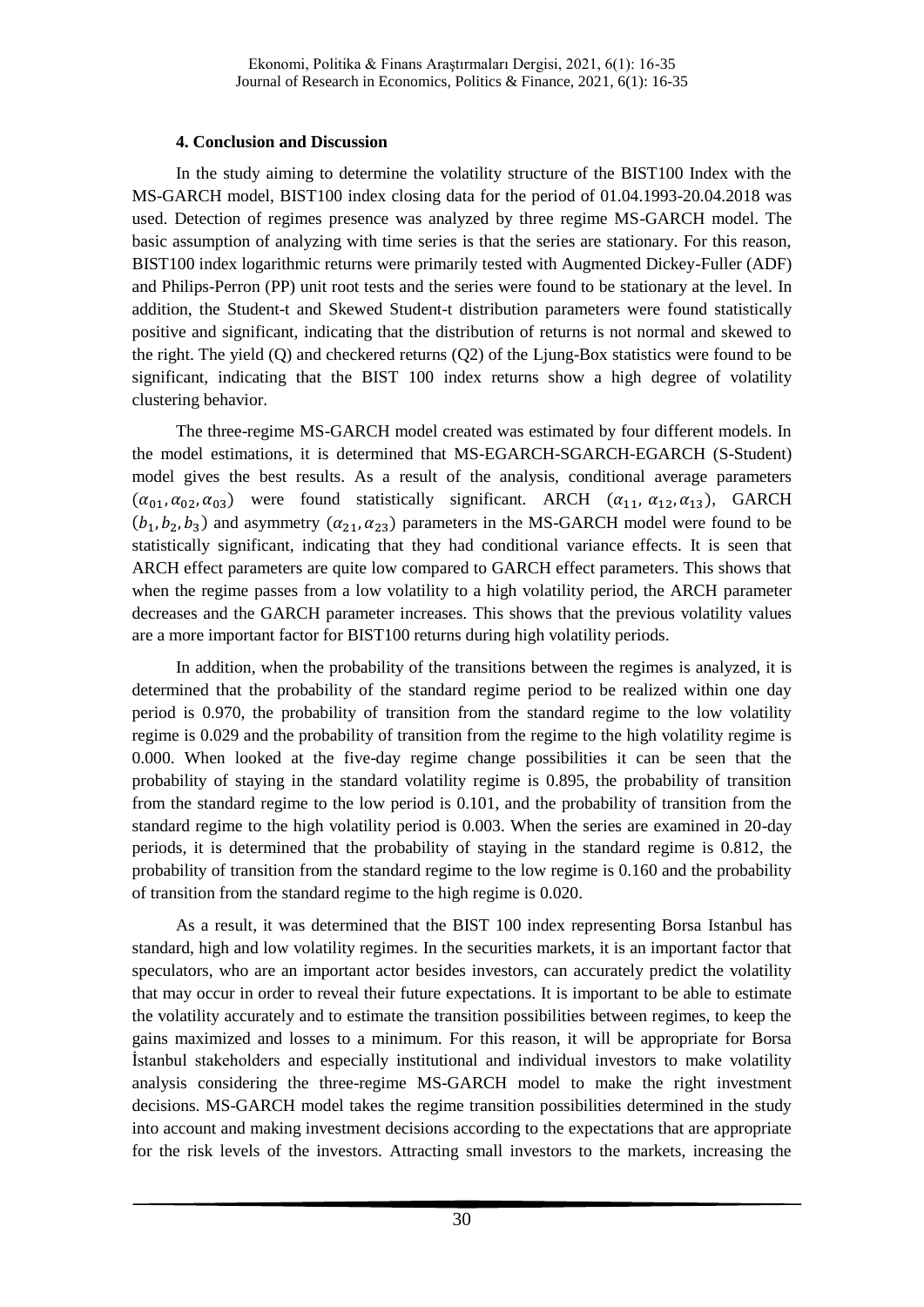transaction volume, attracting long-term investments, increasing the market depth and creating a reliable and low-risk investment environment can be achieved by reducing volatility. In order to achieve this situation, it will be effective to expand the environment of trust and transparency to the market. It will also be effective to raise awareness of social savings, and to carry out studies to ensure that funds are transferred to capital markets.

### **Researchers Contribution Rate Statement**

The authors declare that they have contributed equally to the article.

### **Conflict of Interest Statement**

There is no potential conflict of interest in this study.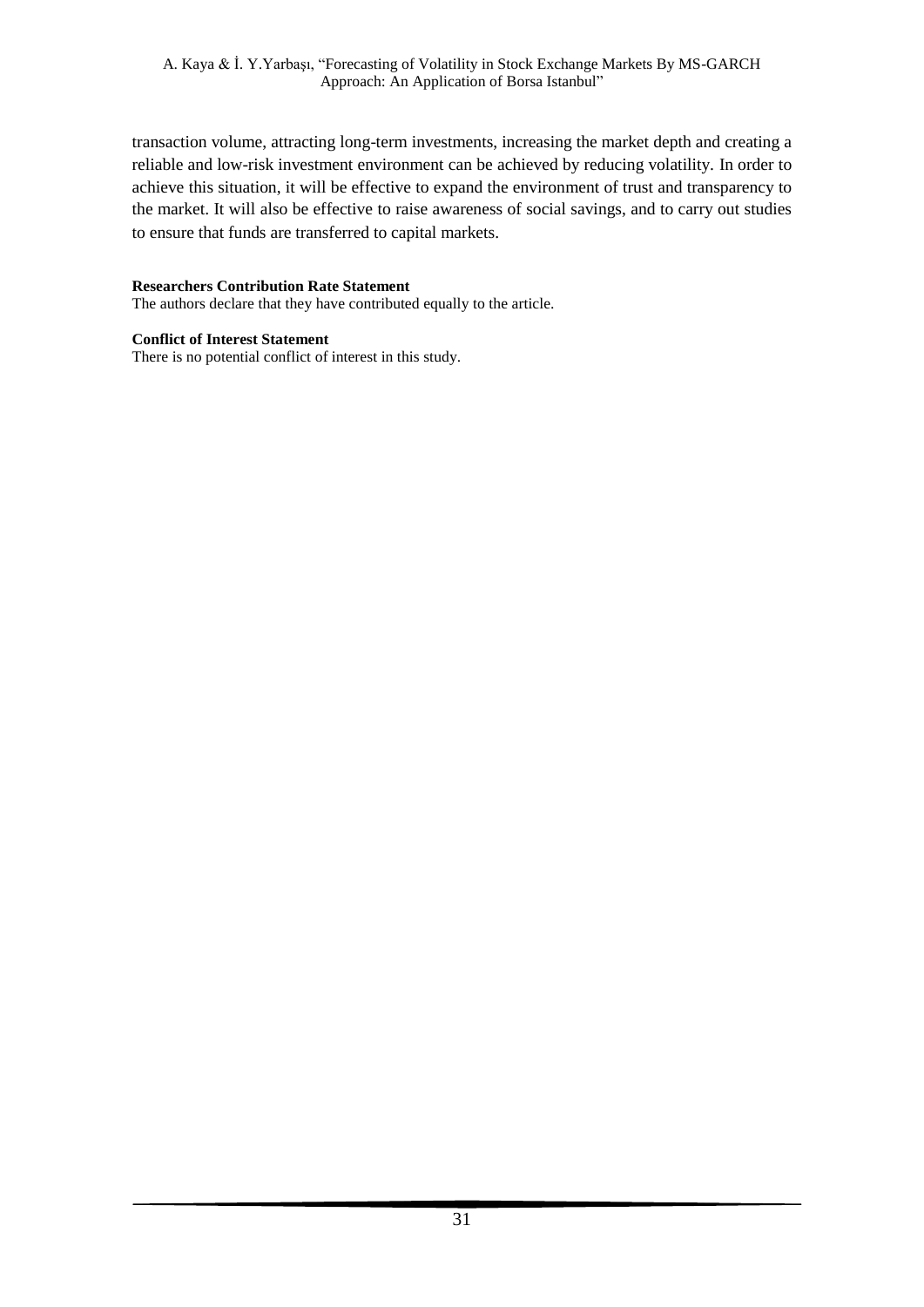#### **References**

- Abounoori, E., Elmi, Z. M. and Nademi, Y. (2016). Forecasting Tehran stock exchange volatility; Markov switching GARCH approach. *Physica A: Statistical Mechanics and its Applications*, *445*, 264-282. https://doi.org/10.1016/j.physa.2015.10.024
- Ardia, D. (2008). *Financial risk management with Bayesian estimation of GARCH models*. Heidelberg: Springer. doi:10.1007/978-3-540-78657-3
- Ardia, D., Bluteau, K. and Rüede, M. (2019). Regime changes in Bitcoin GARCH volatility dynamics. *Finance Research Letters*, *29*, 266-271. https://doi.org/10.1016/j.frl.2018.08.009
- Ardia, D., Bluteau, K., Boudt, K. and Catania, L. (2018). Forecasting risk with Markov-switching GARCH models: A large-scale performance study. *International Journal of Forecasting*, *34*(4), 733-747. https://doi.org/10.1016/j.ijforecast.2018.05.004
- Ardia, D., Bluteau, K., Boudt, K., Catania, L. and Trottier, D. A. (2019). Markov-switching GARCH models in R: The MSGARCH package. *Journal of Statistical Software*, *91*(4). doi:10.18637/jss.v091.i04
- Atakan, T. (2009). İstanbul Menkul Kıymetler Borsasında değişkenliğin (volatilitenin) ARCH-GARCH yöntemleri ile modellenmesi. *Yönetim Dergisi*, *62*, 48-61. Retrieved from https://app.trdizin.gov.tr/
- Augustyniak, M. (2014). Maximum likelihood estimation of the Markov-switching GARCH model. *Computational Statistics & Data Analysis*, *76*, 61-75. https://doi.org/10.1016/j.csda.2013.01.026
- Bauwens, L., Dufays, A. and Rombouts, J. V. (2014). Marginal likelihood for Markov-switching and change-point GARCH models. *Journal of Econometrics*, *178*, 508-522. https://doi.org/10.1016/j.jeconom.2013.08.017
- Bauwens, L., Preminger, A. and Rombouts, J. V. (2010). Theory and inference for a Markov switching GARCH model. *The Econometrics Journal*, *13*(2), 218-244. doi:10.1111/j.1368- 423X.2009.00307.x
- Bollerslev, T. (1986). Generalized autoregressive conditional heteroskedasticity. *Journal of Econometrics*, *31*(3), 307-327. https://doi.org/10.1016/0304-4076(86)90063-1
- Bollerslev, T. (1987) A conditionally heteroskedastic time series model for speculative prices and rates of return. *The Review of Economics and Statistics, 69*(3), 542-547. https://doi.org/10.2307/1925546
- Broock, W. A., Scheinkman, J. A., Dechert, W. D. and LeBaron, B. (1996). A test for independence based on the correlation dimension. *Econometric Reviews, 15*(3), 197-235. https://doi.org/10.1080/07474939608800353
- Cai, J. (1994). A Markov model of switching-regime ARCH. *Journal of Business & Economic Statistics*, *12*(3), 309-316. Retrieved from https://www.tandfonline.com/
- Çağıl, G. ve Okur, M. (2010). 2008 küresel krizinin İMKB hisse senedi piyasası üzerindeki etkilerinin GARCH modelleri ile analizi [The analysis of the impact of 2009 global crisis on the ISE stock market using GARCH models]. *Marmara Üniversitesi İktisadi ve İdari Bilimler Dergisi*, *28*(1), 573-585. Retrieved from https://dergipark.org.tr/en/pub/muiibd
- Çavdar, Ş. Ç. ve Aydın, A. D. (2017). Borsa İstanbul Kurumsal Yönetim Endeksi'nde (XKURY) volatilitenin etkisi: ARCH, GARCH ve SWARCH modelleri ile bir inceleme [The effect of volatility in the Borsa Istanbul Corporate Governance Index (XKURY): An examination with the ARCH, GARCH AND SWARCH models]. *Süleyman Demirel Üniversitesi İktisadi ve İdari Bilimler Fakültesi Dergisi*, *22*(3), 697-711. Retrieved from https://dergipark.org.tr/en/pub/sduiibfd/
- Dueker, M. J. (1997). Markov switching in GARCH processes and mean-reverting stock-market volatility. *Journal of Business & Economic Statistics*, *15*(1), 26-34. https://doi.org/10.1080/07350015.1997.10524683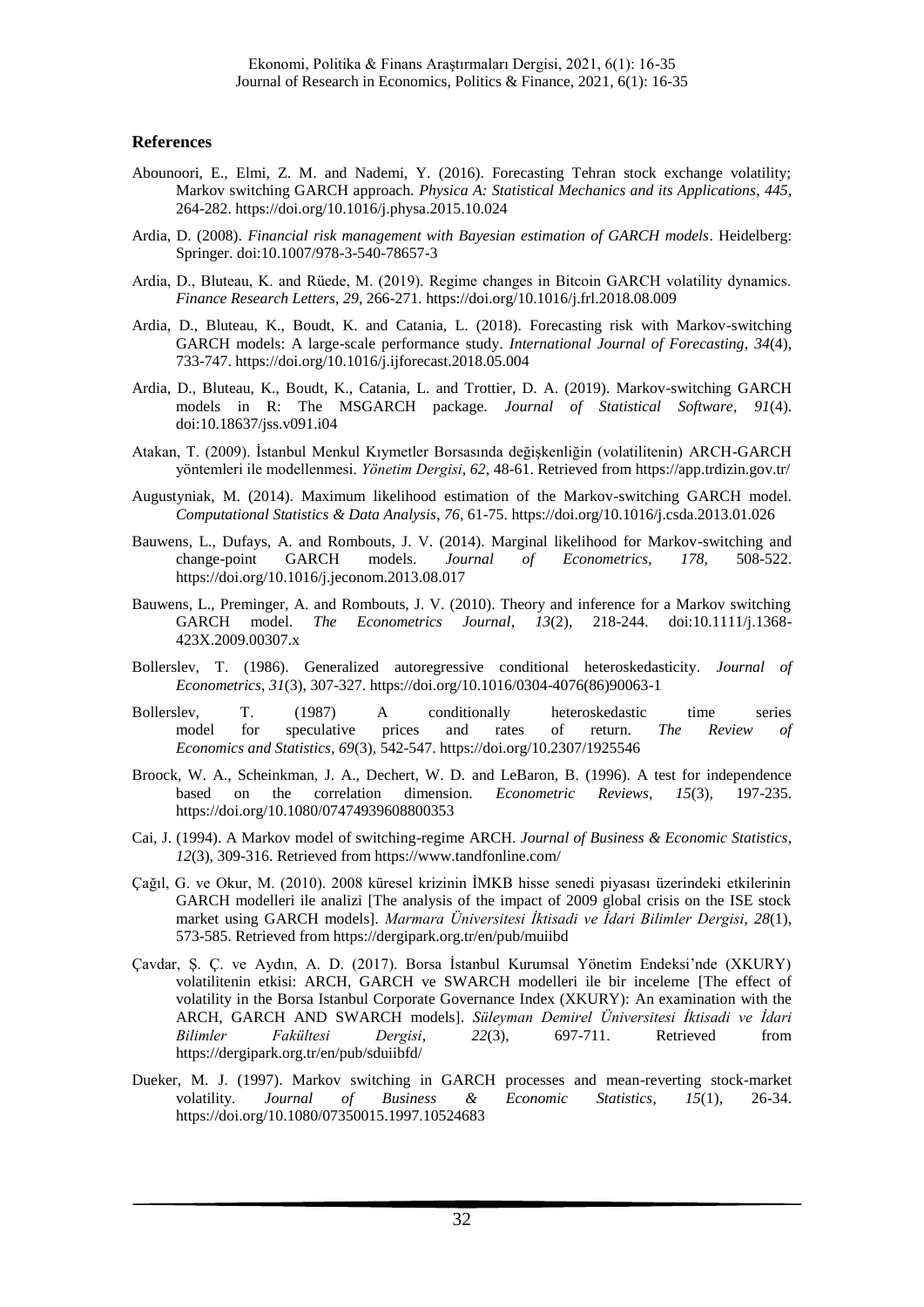- Engle, R. F. (1982). Autoregressive conditional heteroscedasticity with estimates of the variance of United Kingdom inflation. *Econometrica: Journal of the Econometric Society*, 987-1007. https://doi.org/10.2307/1912773
- Francq, C. and Zakoian, J. M. (2008). Deriving the autocovariances of powers of Markov-switching GARCH models, with applications to statistical inference. *Computational Statistics & Data Analysis*, *52*(6), 3027-3046. https://doi.org/10.1016/j.csda.2007.08.003
- Gray, S. F. (1996). Modeling the conditional distribution of interest rates as a regime-switching process. *Journal of Financial Economics*, *42*(1), 27-62. https://doi.org/10.1016/0304-405X(96)00875-6
- Güriş, S. ve Saçıldı, İ. S. (2011). İstanbul Menkul Kıymetler Borsası'nda hisse senedi getiri volatilitesinin klasik ve Bayesyen GARCH modelleri ile analizi [Analysis of stock return volatility using classical and Bayesian GARCH models in Istanbul Stock Exchange]. *Trakya Üniversitesi Sosyal Bilimler Dergisi*, *13*(2), 153-171. Retrieved from https://dergipark.org.tr/en/pub/trakyasobed/
- Gürsoy, M. ve Balaban, M. (2014). Hisse senedi getirilerindeki volatilitenin tahminlenmesinde destek vektör makinelerine dayalı GARCH modellerinin kullanımı [Volatility forecasting in stock returns using support vector machines based GARCH models]. *Kafkas Üniversitesi İktisadi ve İdari Bilimler Fakültesi Dergisi*, *5*(8), 167-186. Retrieved from https://dergipark.org.tr/tr/pub/kauiibf
- Hamilton, J. D. (1989). A new approach to the economic analysis of nonstationary time series and the business cycle. *Econometrica: Journal of the Econometric Society*, 357- 384. https://doi.org/10.2307/1912559
- Hamilton, J. D. (1990). Analysis of time series subject to changes in regime. *Journal of Econometrics*, *45*(1-2), 39-70. https://doi.org/10.1016/0304-4076(90)90093-9
- Hamilton, J. D. and Susmel, R. (1994). Autoregressive conditional heteroskedasticity and changes in regime. *Journal of Econometrics*, *64*(1-2), 307-333. https://doi.org/10.1016/0304-4076(94)90067- 1
- Henkel, S. J., Martin, J. S. and Nardari, F. (2011). Time-varying short-horizon predictability. *Journal of Financial Economics, 99*(3), 560-580. https://doi.org/10.1016/j.jfineco.2010.09.008
- Hu, L. and Shin, Y. (2008). Optimal test for Markov switching GARCH models. *Studies in Nonlinear Dynamics & Econometrics*, *12*(3). Retrieved from http://citeseerx.ist.psu.edu/
- Karabacak, M., Meçik, O. ve Genç, E. (2014). Koşullu değişen varyans modelleri ile BİST 100 endeks getirisi ve altın getiri serisi volatilitesinin tahmini. *Alanya Isletme Fakültesi Dergisi*, *6*(1). Retrieved from https://web.a.ebscohost.com/
- Kiliç, R. (2007). Conditional volatility and distribution of exchange rates: GARCH and FIGARCH models with NIG distribution. *Studies in Nonlinear Dynamics & Econometrics*, *11*(3). https://doi.org/10.2202/1558-3708.1430
- Klaassen, F. (2002). Improving GARCH volatility forecasts with regime-switching GARCH. In J. D. Hamilton and B. Raj (Eds.), *Advances in Markov-switching models* (pp. 223-254). https://doi.org/10.1007/978-3-642-51182-0
- Korkpoe, C. H. and Howard, N. (2019). Volatility model choice for Sub-Saharan frontier equity marketsa Markov Regime Switching Bayesian approach. *EMAJ: Emerging Markets Journal*, *9*(1), 69-79. doi:10.5195/emaj.2019.172
- Kula, V. ve Baykut, E. (2017). BIST Banka Endeksi'nin (XBANK) volatilite yapısının Markov rejim değişimi GARCH modeli (MSGARCH) ile analizi [An analysis of the volatility structure of BIST Bank (XBANK) index by a Markov regime switching GARCH (MSGARCH) model]. *Bankacılar Dergisi, 28*(2), 89-110. Retrieved from https://www.tbb.org.tr/
- Kuzu, S. (2018). Borsa İstanbul Endeksi (BİST 100) getiri volatiletesinin ARCH ve GARCH modeli ile tahmin edilmesi [Prediction of stock exchange Istanbul Index (BIST 100) return volatility with ARCH and GARCH models]. *Muhasebe ve Vergi Uygulamaları Dergisi*, 608-624. Retrieved from https://dergipark.org.tr/en/pub/muvu/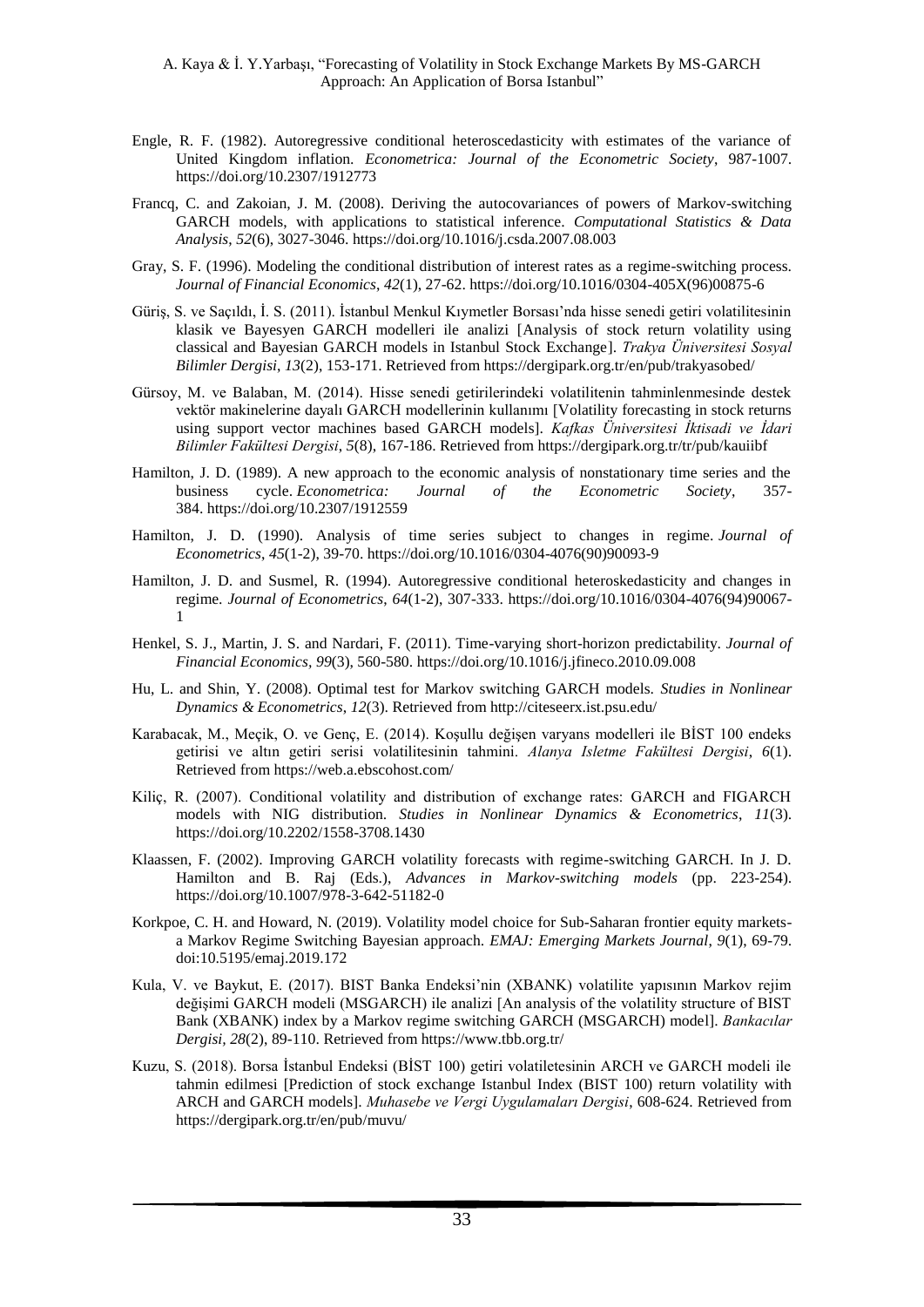- Lamoureux, C. G. and Lastrapes, W. D. (1990). Heteroskedasticity in stock return data: Volume versus GARCH effects. *The Journal of Finance*, *45*(1), 221-229. https://doi.org/10.1111/j.1540- 6261.1990.tb05088.x
- Lolea, I. C. and Vilcu, L. C. (2018). *Measures of volatility for the Romanian Stock Exchange: A regime switching approach.* Paper presented at the Proceedings of the International Conference on Business Excellence (pp. 544-556). Sciendo. https://doi.org/10.2478/picbe-2018-0049
- Maheu, J. M. and McCurdy, T. H. (2000). Identifying bull and bear markets in stock returns. *Journal of Business & Economic Statistics, 18*(1), 100-112. Retrieved from https://www.tandfonline.com/
- Marcucci, J. (2005). Forecasting stock market volatility with regime-switching GARC models. *Studies in Nonlinear Dynamics & Econometrics, 9*(4), s. 1-53. https://doi.org/10.2202/1558-3708.1145
- Mazibas, M. (2005). IMKB piyasalarındaki volatilitenin modellenmesi ve öngörülmesi: Asimetrik GARCH modelleri ile bir uygulama. Retrieved from https://papers.ssrn.com/
- McNeil, A. J., Frey, R. and Embrechts, P. (2015). *Quantitative risk management: Concepts, techniques and tools-revised edition.* New Jersey: Princeton university press.
- Moore, T. and Wang, P. (2007). Volatility in stock returns for new EU member states: Markov regime switching model. *International Review of Financial Analysis*, *16*(3), 282-292. https://doi.org/10.1016/j.irfa.2007.03.006
- Nelson, D. B. (1991). Conditional heteroskedasticity in asset returns: A new approach. *Econometrica: Journal of the Econometric Society*, 59(2), 347-370. https://doi.org/10.2307/2938260
- Paye, B. S. and Timmermann, A. (2006). Instability of return prediction models. *Journal of Empirical Finance*, *13*(3), 274-315. https://doi.org/10.1016/j.jempfin.2005.11.001
- Poon, S. H. and Granger, C. W. (2003). Forecasting volatility in financial markets: A review. *Journal of Economic Literature*, *41*(2), 478-539. doi:10.1257/002205103765762743
- Satchell, S. and Knight, J. (2011). *Forecasting volatility in the financial markets.* Oxford: Elsevier.
- Satoyoshi, K. and Mitsui, H. (2012). Option valuation under bulls and bears market conditions (Working papers series 12-01). Retrieved from https://www.eco.nihonu.ac.jp/center/economic/publication/pdf/12-01.pdf
- Schaller, H. and Norden, S. V. (1997). Regime switching in stock market returns. *Applied Financial Economics*, *7*(2), 177-191. https://doi.org/10.1080/096031097333745
- Schwert, G. W. (1989). Why does stock market volatility change over time? *The Journal of Finance*, *44*(5), 1115-1153. https://doi.org/10.1111/j.1540-6261.1989.tb02647.x
- Sevüktekin, M. ve Nargeleçekenler, M. (2006). İstanbul Menkul Kıymetler Borsasında getiri volatilitesinin modellenmesi ve önraporlanması [Modeling and forecasting of return volatility at Istanbul Stock Exchange]. *Ankara Üniversitesi SBF Dergisi*, *61*(4), 243-265. Retrieved from https://dergipark.org.tr/en/pub/ausbf/
- Škrinjarić, T. and Šego, B. (2016). Asset allocation and regime switching on Croatian financial market. *Croatian Operational Research Review*, *7*(2), 201-215. https://doi.org/10.17535/crorr.2016.0014
- Şahin, Ö. (2016). Güniçi fiyat anomalisi'nin ARCH ailesi modelleri ile test edilmesi; Borsa İstanbul 100 ve kurumsal yönetim endeksi üzerine bir uygulama [Testing intra-day anomalies by ARCH family models; an application on BIST 100 and BIST corporate governance indexes]. *Balıkesir Üniversitesi Sosyal Bilimler Enstitüsü Dergisi*, *19*(36), 329-360. Retrieved from https://dergipark.org.tr/en/pub/baunsobed/
- Tu, J. (2010). Is regime switching in stock returns important in portfolio decisions?. *Management Science, 56*(7), 1198-1215. https://doi.org/10.1287/mnsc.1100.1181
- Turner, C. M., Startz, R. and Nelson, C. R. (1989). A Markov model of heteroskedasticity, risk, and learning in the stock market. *Journal of Financial Economics*, *25*(1), 3-22. https://doi.org/10.1016/0304-405X(89)90094-9